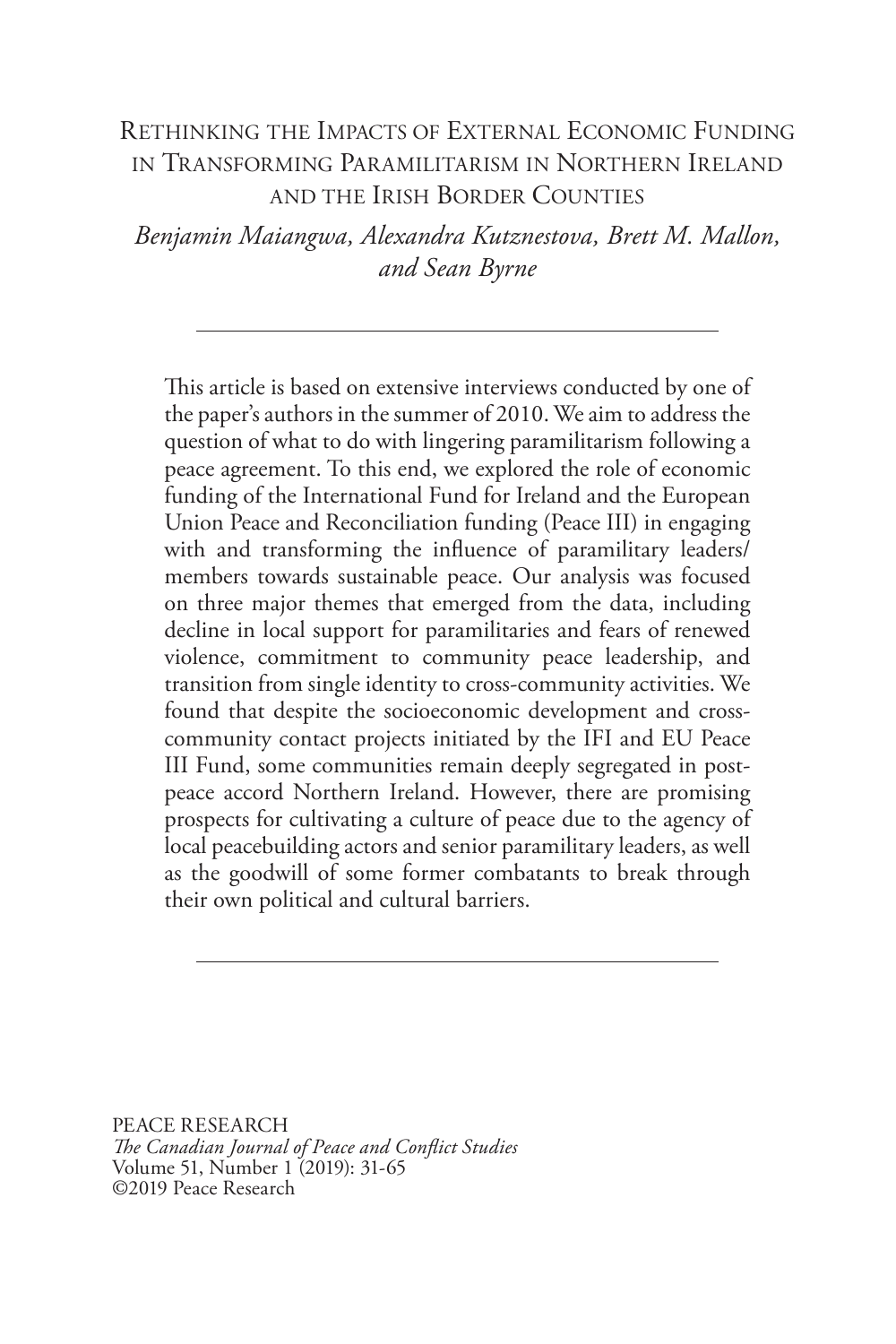#### INTRODUCTION

The origin story of the Northern Ireland conflict is muddled at best. As far back as the 12th century, the Normans, led by Strongbow, invaded Waterford, Ireland, and set off a troubled relationship between Britain and Ireland.<sup>1</sup> A wave of conflict in Ireland occurred early in the 17th century, when the English Empire undertook to settle loyal Protestants from England and the Scottish Lowlands in Ulster, dubbed as the Plantation of Ulster.<sup>2</sup> The new inhabitants of militant Ulster were English-speaking Protestants, in contrast to the primarily Gaelic-speaking Catholic natives. Given the keen interest on the part of the British to control Ireland, a steady stream of immigrants increasingly flowed into the northern counties of Ireland.

The majority population in the Province of Ulster quickly became Protestant English, while the provinces of Munster, Leinster (except for around the Pale in Dublin), and Connacht remained heavily Catholic Irish. The next three centuries consisted of Irish rebellion and British counter violence and oppression including the 1691-1830 Penal Laws that divested Catholics from the land, their religion, public office, and the right to education. Ultimately, after the 1919-1920 War of Independence led by the Irish Republican Army (IRA), the Anglo-Irish Treaty of 1921 was signed, officially partitioning the island.3

Rather than appeasing the significant minority (one-third of the population) Irish Catholic community in Northern Ireland, partition ignited a great deal of turmoil. Two prominent ethnonational groups evolved within the political realm of Northern Ireland. On one side was the Catholic, Nationalist, Republican (CNR) community. This group wanted to see the Irish isle as one nation, with Northern Ireland joining the Republic to form a fully independent and united Ireland. The other group was comprised of the Protestant, Unionist, Loyalist (PUL) community who desired for Northern Ireland to remain with the United Kingdom (UK). Political violence began to increase throughout Northern Ireland, and also in the Border Counties of the Republic of Ireland and the UK. This violence intensified after the 1969 failed civil rights movement and then further after the Bloody Sunday event in Derry in 1972 as rival paramilitary campaigns and state violence escalated the conflict to dizzying new heights.

The Republican cause was taken up by paramilitaries such as the Official IRA (OIRA), the Provisional IRA (PIRA), the Irish National Liberation Army (INLA), the Irish People's Liberation Army (IPLO), and since the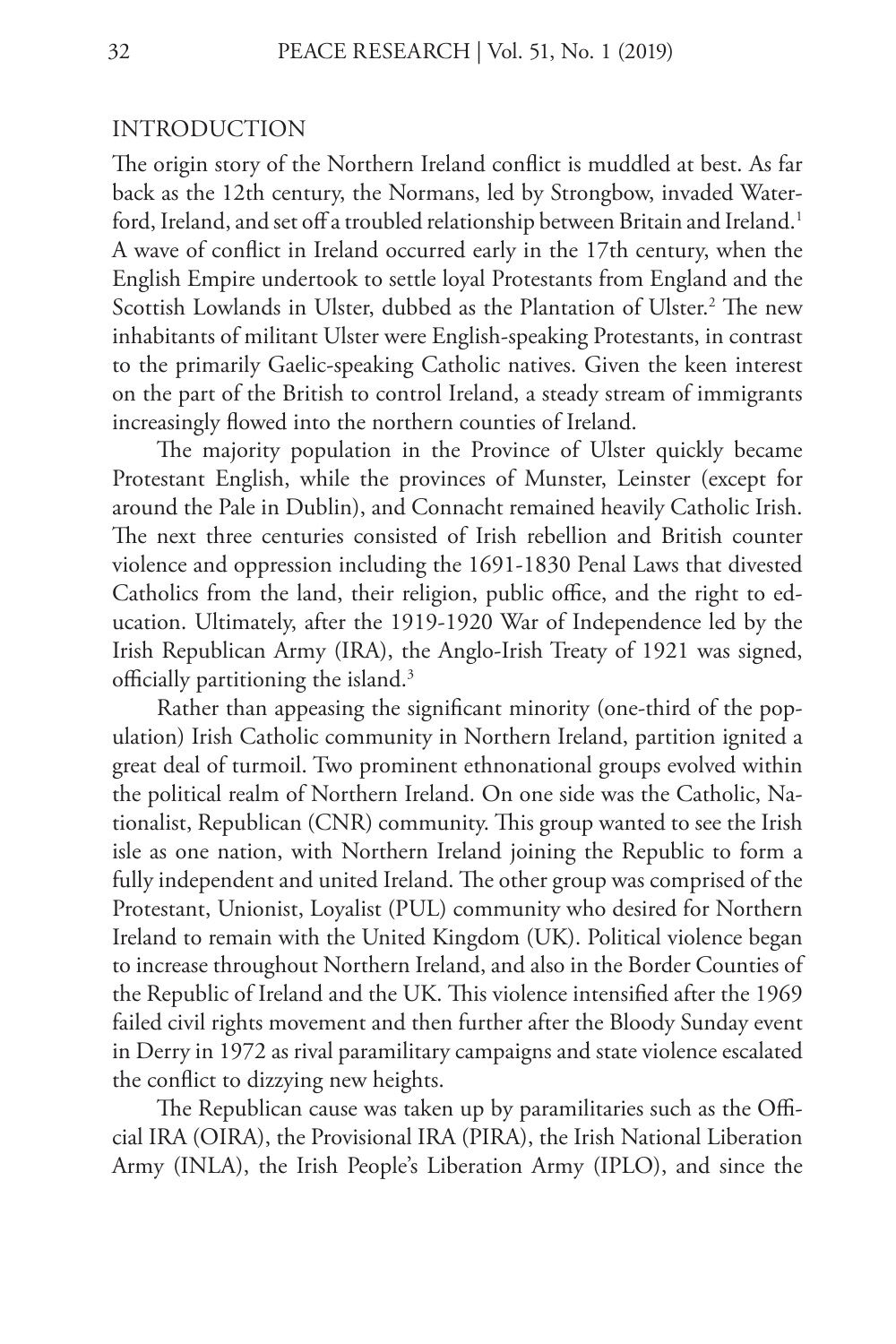1998 Belfast Agreement (BA), the Real IRA (RIRA), and the Continuity IRA (CIRA), just to name a few. Likewise, a number of rival Loyalist paramilitary organizations developed as well, namely the Ulster Volunteer Force (UVF), the Ulster Defense Association (UDA), the Loyalist Volunteer Force (LVF), the Red Hand Commandos, and after the BA, the Orange Volunteers, Red Hand Defenders, and the Real UVF.<sup>4</sup> Understanding the transition from intense paramilitarism to a gradual commitment to peace by these groups requires an examination of their emergence and their role in the Northern Ireland conflict.

Coming on the heels of the twentieth anniversary of the 1998 Good Friday Agreement (GFA), this article addresses a gap in the literature, by focusing on these keys questions regarding the rise and persistence of paramilitaries within Northern Ireland. We recognize that this paramilitarism is both a reflection of and a response to the real and fundamental political causes of the conflict. These causes include mutually exclusive political values/agendas, partition, and the Union opposition to a United Ireland.

In response to the economic exclusion and poverty, societal disharmony, trauma, grief, and grievances that were precipitated by the war in Northern Ireland, the International Fund for Ireland (IFI) and European Union (EU) Peace and Reconciliation funding (Peace I, Peace II, Peace III, and Peace IV) were established in 1985 and 1995 respectively. These external funding outlets have provided the incentive for local community groups to pursue socioeconomic reconstruction and cross-community contact. The impact of the funding has been assessed in regard to certain aspects of local peacebuilding and reconciliation initiatives.<sup>5</sup> However, the question of whether the funding was effective in challenging the ingrained practice of paramilitarism in Northern Ireland and the Border Counties of the Irish Republic remains largely unanswered.

Our analysis focuses on three major themes that emerge from the data: a decline in local support for paramilitaries and local people's fears of renewed violence, the emergence of peace leaders among the paramilitary groups, and their transition from single-identity to cross-community outreach activities. These three themes speak to the political causes of the conflict, the paramilitarism that it has engendered, and, importantly, a renewed interest by some of the paramilitaries and their communities to move beyond their sectarian divide and single-community activities through their commitment to the peace processes. Although there is a decline in paramilitarism since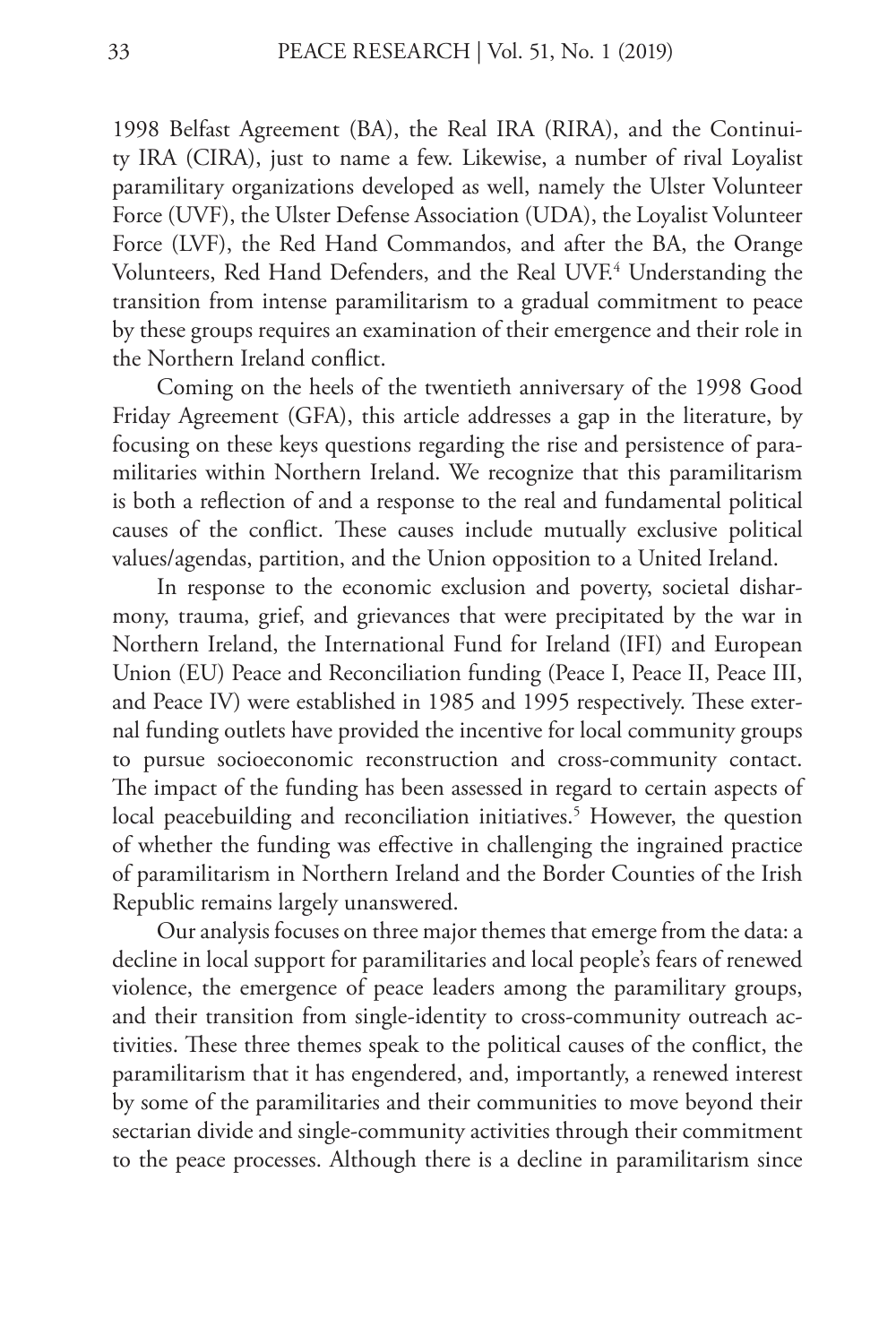the GFA, due largely to the work done by the civil society sector through the IFI and EU funding, there are still fears of insecurity, and patterns of crime and segregation, highlighting the need for cautious optimism in the generalizability of the findings of this article.

The first section of the article examines the nature and strands of paramilitarism in Northern Ireland. The second section presents the theoretical underpinnings of the three main themes. The third section examines the IFI and EU Peace III funding of peace and development projects in Northern Ireland. A discussion of the methodology used in this article is presented in section four. Section five engages our 120 respondents' views on the role of the IFI and EU Peace III funding in transforming paramilitarism in post-accord Northern Ireland and the Border Counties through a reduction in support for paramilitarism and the fear of renewed violence, community leadership in peacebuilding, and the gradual acceptance of the viability of cross-community projects as panacea for the deep level of distrust between the conflicting groups. The final part of the article discusses our findings and conclusions.

### PARAMILITARISM IN NORTHERN IRELAND

After the 1956-1962 failure of Sean South's IRA's cross-border military campaign, the Republican movement immersed itself in Marxist politics in the pursuit of creating a workers republic that would integrate the PUL and CNR working classes on the island of Ireland.<sup>6</sup> In 1969 the OIRA was born out of this old IRA under the leadership of Cathal Goulding. A more northern influence created a split within the old IRA with the smaller robust Provisional IRA movement emerging with Sean McStiofan as its leader and with the PIRA becoming a direct opponent of the OIRA. PIRA was committed to a united Ireland by use of force with the expulsion of the British influence from the island.<sup>7</sup> Sean Costello led a more radical wing of the OIRA that eventually became the INLA in 1974 with its political wing, the Irish Republican Socialist Party (IRPS). The INLA escalated its conflict into a vicious armed feud with the OIRA because it objected to its renunciation of the armed struggle, as the OIRA entered mainstream politics as the Workers Party or the "Stickies."8 A vicious internal feud broke out in 1986 within the INLA after the Hunger Strikes, and the organization dissolved as a rump group calling itself the IPLO came to prominence.<sup>9</sup> However, the IPLO became involved with racketeering and the drug trade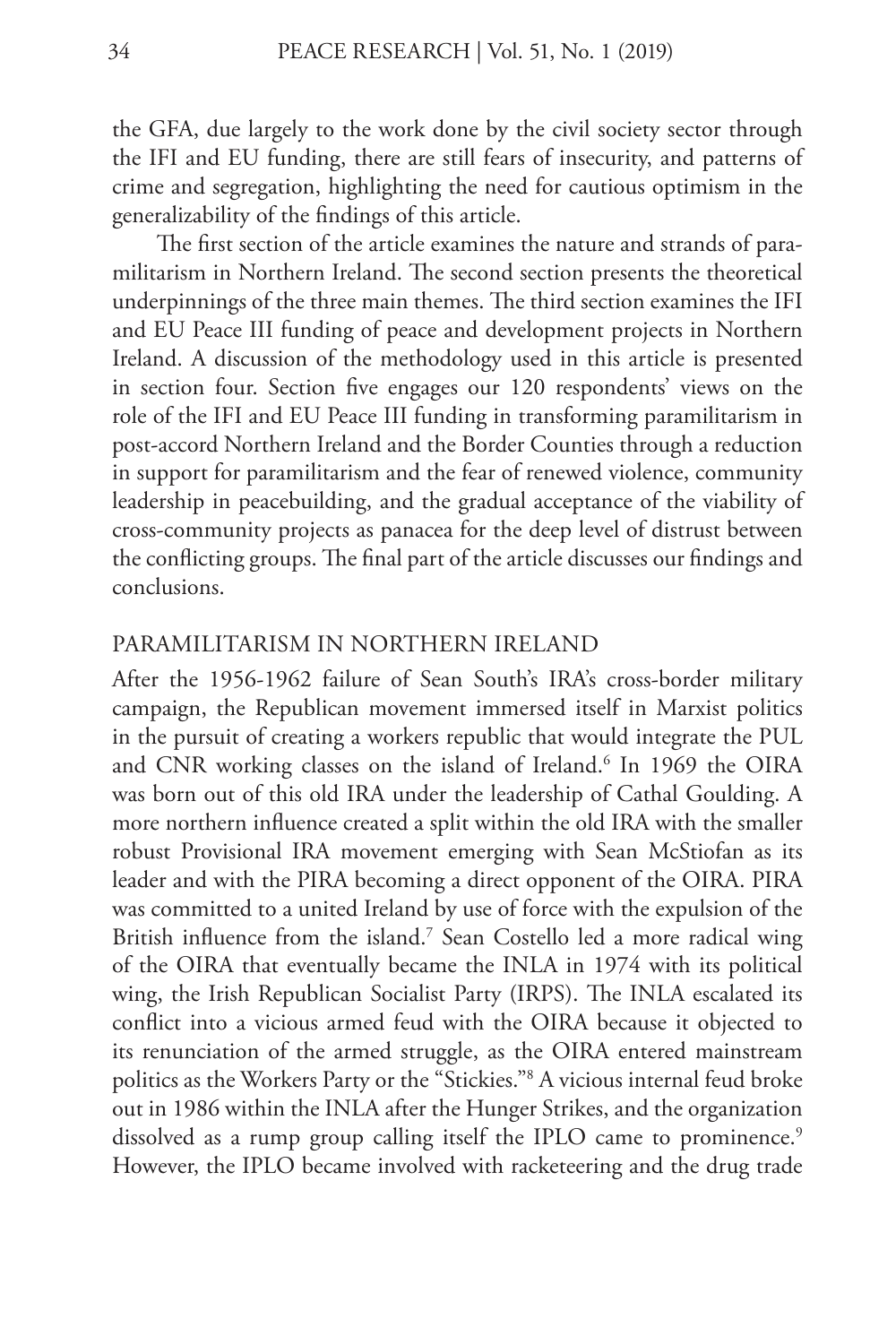and was eliminated by the PIRA.10

After the PIRA signed onto the 1998 GFA, dissident Republicans led by the hunger striker Bobby Sands' sister, Bernadette, and her partner Michael McKevitt, founded the Real IRA that was responsible for the 1998 Omagh bombing and a number of minor attacks on the security forces.<sup>11</sup> In 2012, the RIRA merged with Republicans Action Against Drugs (RAAD) to create the New IRA and its political wing, the 32 County Sovereignty Movement.<sup>12</sup> The NIRA has had a number of military operations foiled by the security forces over the years as internal feuding hampers its operational capacity and activities. The NIRA was involved in punishment beatings and the murders of drug suppliers in Northern Ireland, as well as in Dublin and Limerick in the Republic of Ireland. Another smaller splinter group, the Continuity IRA, and its political wing, Republican Sinn Fein, emerged around the same time in protest against the PIRA's decision to abolish abstentionism (elected officials refusing to take their seats in Dail Eireann or the Irish parliament in Dublin).13 The CIRA, led by Daithi O'Conail, went on the offensive after the 1994 PIRA ceasefire in a coordinated bombing and shooting spree targeting security forces personnel in Northern Ireland. The CIRA is also racked with internal dissension and division.15 In 2005, the PIRA decommissioned its weapons as verified by the Independent International Commission on Decommissioning (IICD) led by Canadian General John de Chastelain, which also accounted for putting Loyalist paramilitary weapons beyond further use.

Sir Edward Carson created the UVF in 1912 to resist Home Rule for Ireland by force. The UVF became the Ulster Division that went to fight in France for the British Empire in World War I and where many Ulster PUL members fell in combat. The UVF then became inactive until 1966 when Gusty Spence killed a Catholic barman in Belfast in the wake of nonviolent protests by the Northern Ireland Civil Rights Association (NICRA). The UVF carried out many sectarian murders during the period known as "The Troubles," including the 1974 car bombings in Dublin, Belturbet, County Cavan, and Monaghan; the 1974 Miami Showband murders; and the 1994 Loughinisland County Down pub shootings during the football World Cup.16 From 1975 to 1977, a Belfast UVF active service unit known as the Shankill Butchers led by Lennie Murphy, carried out some of the most grotesque sectarian murders ever committed in Belfast during the Troubles.<sup>17</sup> The UVF used its nom de guerre, Protestant Action Force, when it targeted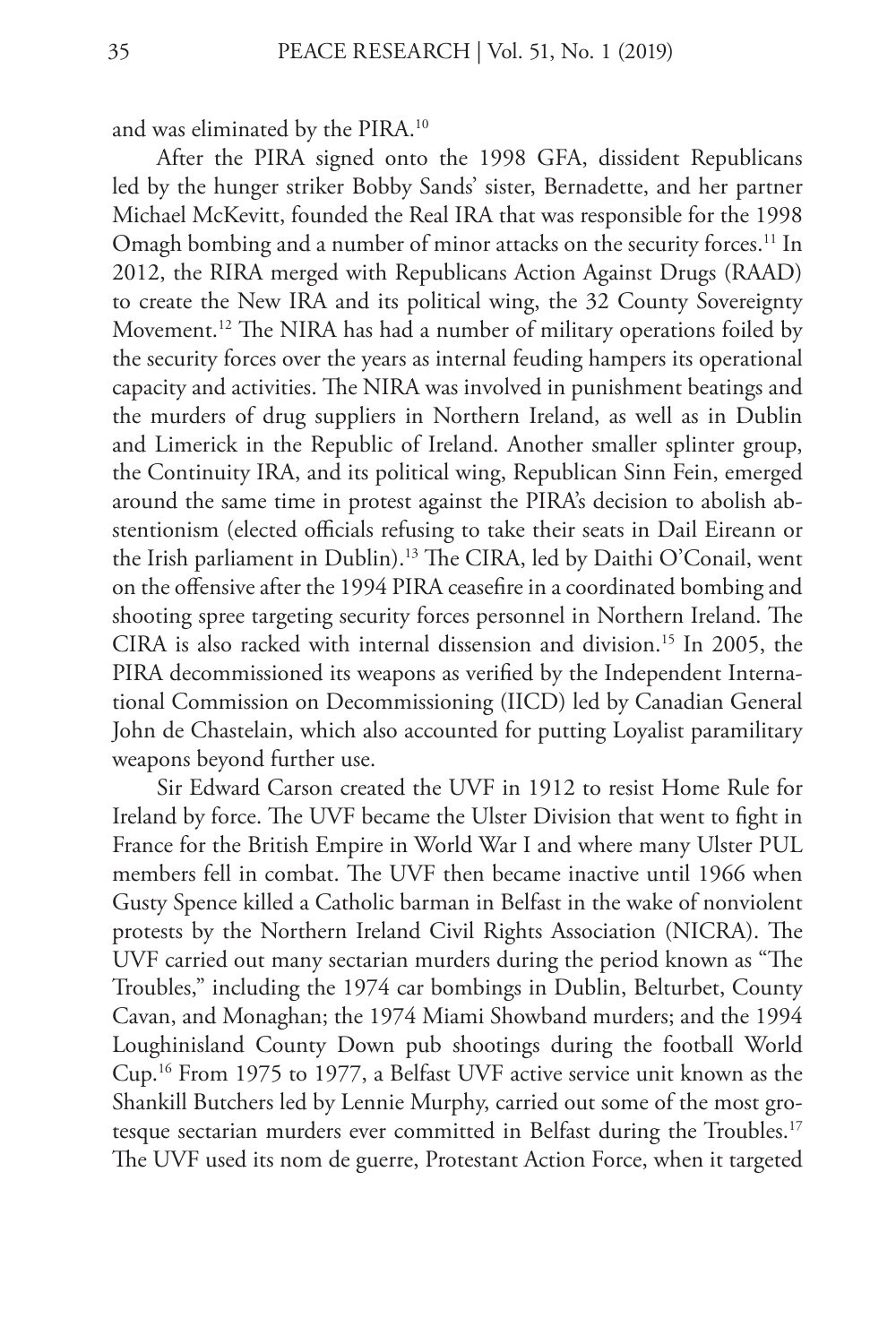Republican volunteers and politicians, and CNR civilians. It did not wish to claim responsibility for the killings because the British government would then outlaw the organization as a terrorist group.<sup>18</sup> The Combined Loyalist Military Command (CLMC) that included the UVF and the UDA, called a reciprocal ceasefire in 1994 when the PIRA ended its campaign of violence.

In response, a more militant splinter group from the mid Ulster UVF, the Loyalist Volunteer Force, led by Billy Wright (also known as "King Rat" and later assassinated in prison by the INLA) emerged and was involved in many sectarian murders that involved collusion with the British state as well as maintaining an ongoing violent feud with both the UVF and the UDA.19 The UVF's left leaning political wing, the Progressive Unionist Party led by David Ervine, Billy Hutchinson, and Dawn Purvis contested Belfast Assembly and UK elections, and played a key role in the negotiations leading up to the 1998 GFA. The UVF decommissioned its weapons in 2009, yet it continues to be embroiled in internal feuding and murders as well as vigilante punishment beatings and shootings within the PUL community especially in Belfast.<sup>20</sup>

Charlie Smith, Andie Tyrie, Glenn Barr, and John McMichael formed the UDA in 1971. The UDA organized and enforced the 1974 Ulster Worker's Council Strike, a nonviolent civil disobedience movement that literally shut down services within Northern Ireland and eventually brought down the 1973 Sunningdale power-sharing executive between moderate Unionist and Nationalist politicians.21 The UDA used its code name, Ulster Freedom Fighters, when carrying out attacks against known Republicans and members of the CNR community, such as the 1993 Greeysteel "trick or treat" murders, because the UDA didn't want the British government to treat it as a proscribed terrorist organization.

During the 1990s, a UDA active service unit from the Shankill Road, led by Mad Dog Johnny Adair, was responsible for some heinous sectarian murders in Belfast. Since the 1994 CLMC cease fire, some UDA members have been involved in racketeering, organized crime, drug dealing, and punishment shootings while others began to work with former Republican combatants in community development and politics. Notably, assassinated UDA leader, John McMichael's son Gary, formed the now defunct Ulster Democratic Party, the UDA's political wing in 1989. In 2010, General John de Chastelain's IICD witnessed that the UDA had decommissioned its weapons.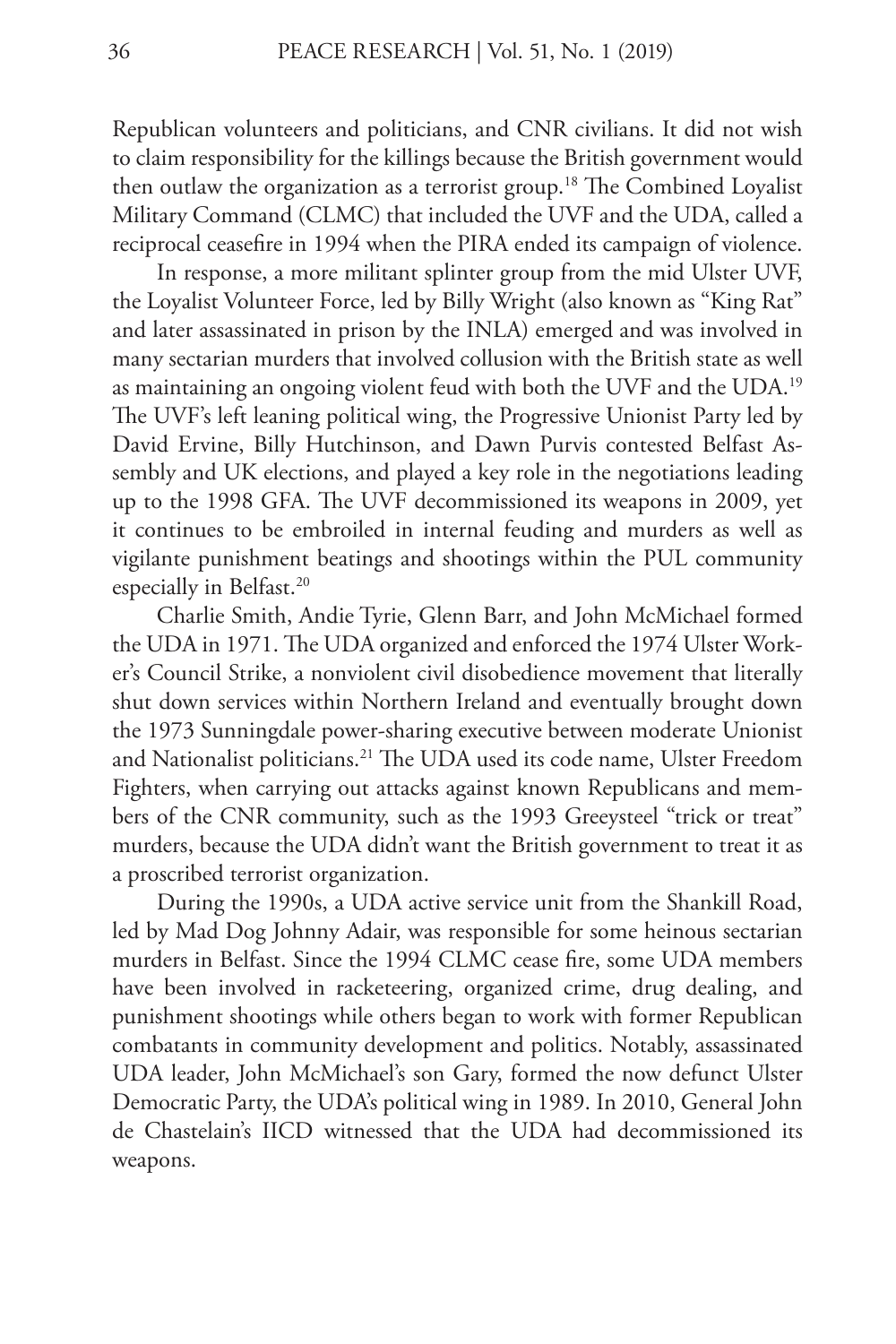In 1998, the Orange Volunteers (OV) was formed in reaction to the GFA and the Royal Ulster Constabulary's efforts to prevent the Orange Order from marching through the predominantly CNR Garvaghy Road in Portadown, County Down, every July 12 during the traditional Loyalist marching season.<sup>23</sup> The OV's members are responsible for shootings and bombings directed against CNR politicians as well as CNR businesses.<sup>24</sup> The Red Hand Defenders (RHD) also emerged during this same period. The RHD comprises of dissident Loyalists who oppose the peace process and who target CNR civilians including the murder of human rights lawyer, Rosemarie Nelson, and journalist Martin O'Hagan, as part of its strategy to instill fear within the CNR community in order to keep Northern Ireland British<sup>25</sup>

In summary, the identity schism that has developed between the PUL and the CNR communities was and still is a driving force behind the Troubles and simmering unrests in Northern Ireland post-1998, with deleterious physical and psychological consequences.<sup>26 27</sup>

# CULTURE OF VIOLENCE AND DECLINE IN LOCAL SUPPORT OF PARAMILITARIES

A culture of violence occurs in the context where war becomes a way of life or is normalized, rather than being seen as temporary or exceptional. Such context may be prompted by the frustration of basic human needs. Often, violence becomes the norm to compensate for real grievances, when the injustices both justify and instigate the use of violent means.<sup>28</sup> The legitimization of violence and its transmission through formal and informal education perpetuates the culture of violence into the next generations,<sup>29</sup> which may also encourage violence against certain groups.<sup>30</sup> For example, the use of police force against criminal offenders may become accepted by a community as part of the social contract.

Cultures of violence vary according to different perceptions of violence within communities, $31$  their values, and their beliefs.<sup>32</sup> Similar to inner city gang cultures, paramilitary groups perpetuate violence and normalize it in the minds of (typically) young people by offering them role models and protection.33

Post-accord violence in Northern Ireland can be analyzed through the lens of the culture of violence. According to Johan Galtung, internalization is a psychological mechanism often employed to justify direct or structural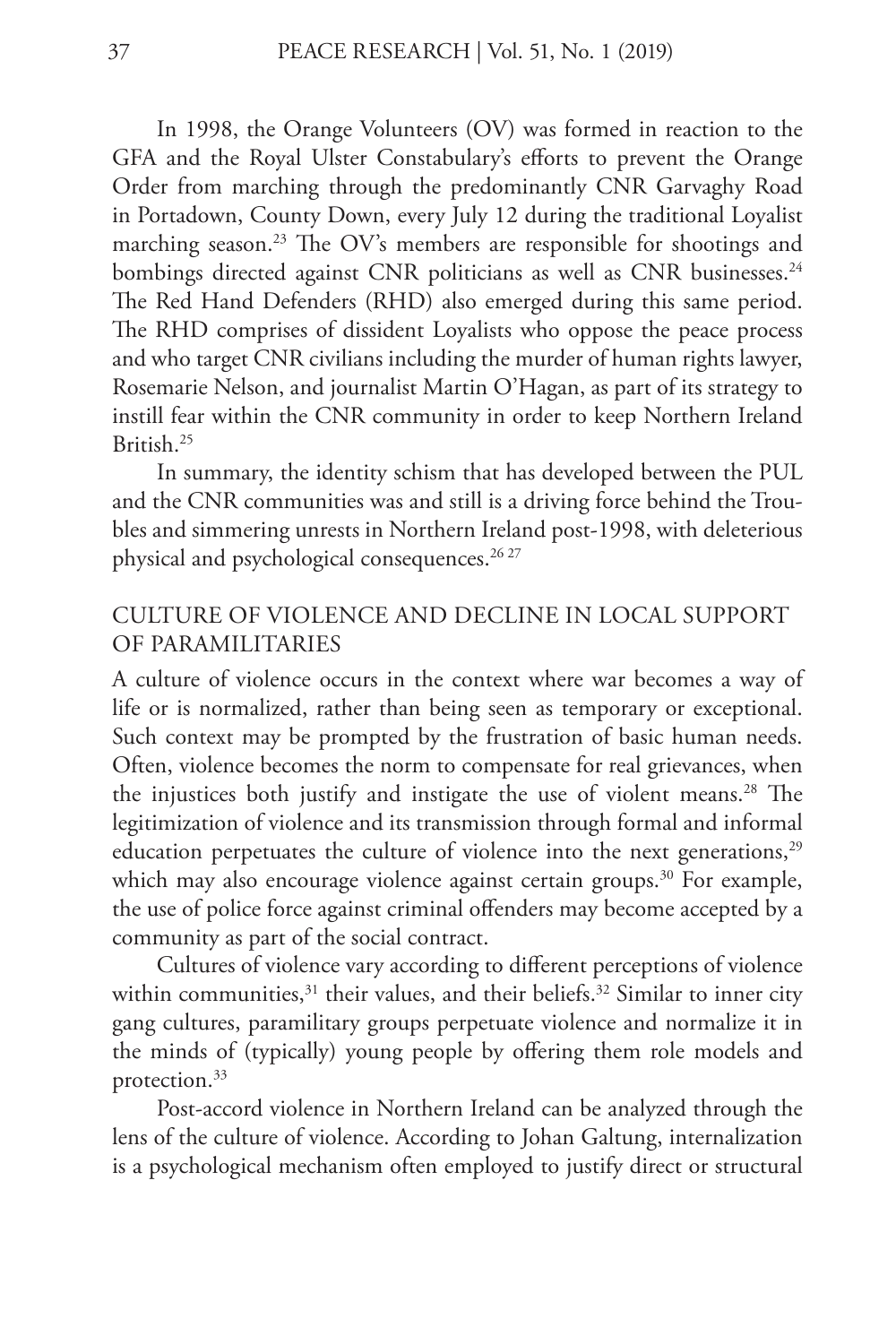violence, whereas certain elements of culture (for instance, national symbols) help to justify this belief. As Peter Shirlow and colleagues argue, structural violence emanating from the mutually exclusive political values/agendas of ethnonational groups regarding partition and the union opposed to a united Ireland in Northern Ireland, has excluded and marginalized social groups and promoted a culture of intolerance.<sup>35</sup> The protracted conflict has impacted the creation of a more "socially permissive environment"<sup>36</sup> to continue the use of violence when responding to crime or interpersonal conflicts in the post-accord period.

Despite the role of individual agency, the decisions of many young people in Northern Ireland to join paramilitary groups have also been influenced by the culture of violence, arising from the divisive political values of ethnonational groups in Northern Ireland.<sup>37</sup> Young people who grew up during the peace process (not during the active violence of the Troubles) join paramilitary groups in Northern Ireland to defend and pursue their political values, which include protecting or preserving their group (ethnonational) identity. Thus, the motivation for joining paramilitary groups is fundamentally political and a response to political conditions. In this case, those from PUL communities join their paramilitaries to defend the Union (and by extension their British identity) and those from CNR communities join their paramilitaries to achieve a united Ireland (and by extension to defend their Irish identity).

In analyzing the impact of paramilitary culture on peacebuilding and reconciliation in Northern Ireland, it is important to recognize that paramilitaries depend on the support of their communities.<sup>38</sup> Community support is vital for paramilitary groups to continue recruitment and receive other necessary resources to prolong their existence. Although some paramilitary organizations may not always act in the best interests of their community, they sometimes endorse those interests at least rhetorically.<sup>39</sup> In the post-accord period, this rhetoric is designed to demonstrate that paramilitaries act in the community's best interests. In turn, paramilitaries have to respond to the changes within their community, transform their tactics,<sup>40</sup> and adjust to the post-peace accord environment.

During protracted conflicts, communities also learn to depend on paramilitaries for security and protection. For instance, communities may rely on paramilitaries for policing and defense from the rival group's paramilitary forces.<sup>41</sup> In the situation of mistrust of state policing, people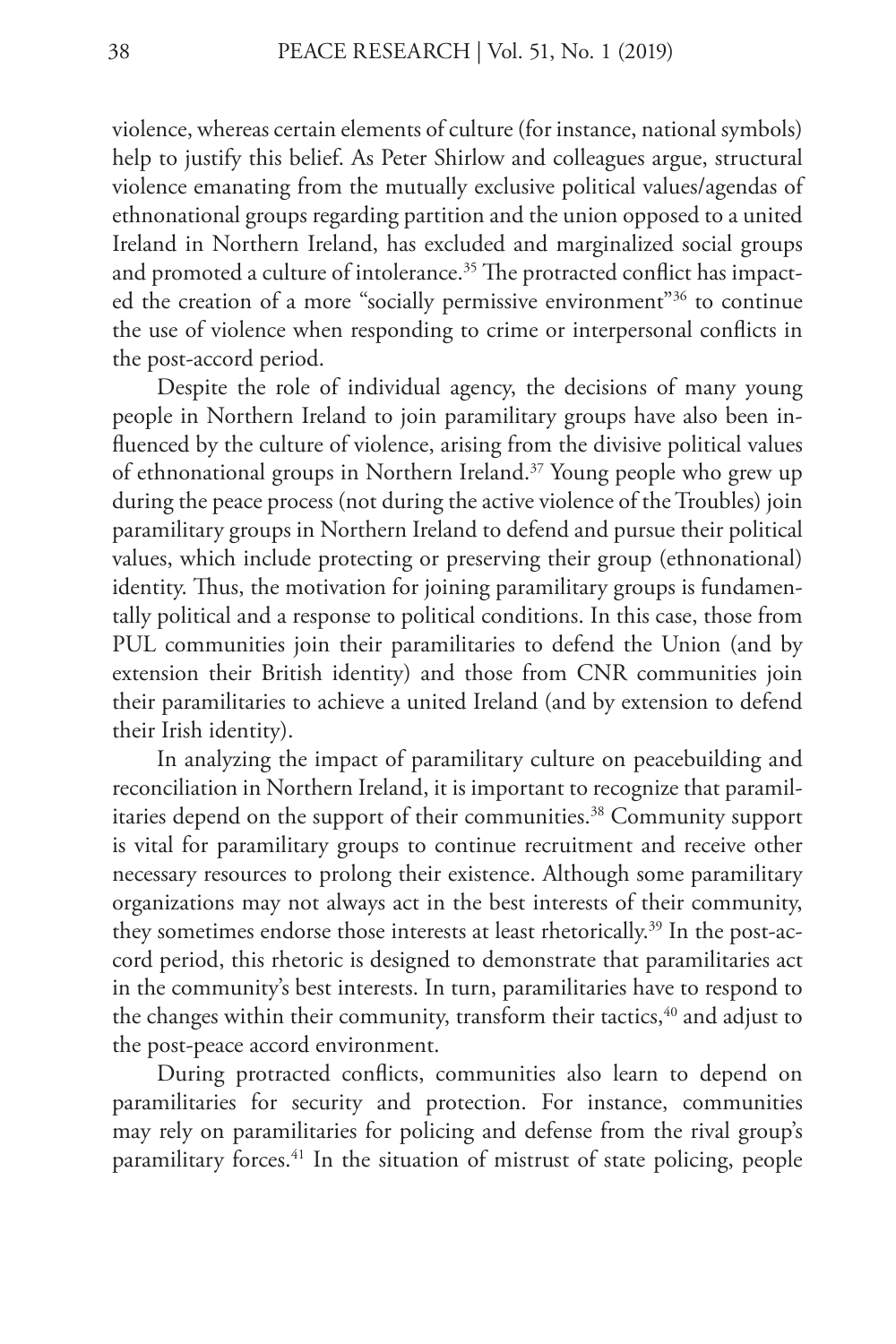perceive paramilitaries in the light of, if not a "better evil" then at least a familiar one.<sup>42</sup> Thus, paramilitaries are often in a position to control anti-social behavior among youth.<sup>43</sup>

The interdependence between a community and paramilitaries may produce a positive effect on conflict transformation.<sup>44</sup> The decrease in support for paramilitary organizations cuts off their financial and, most importantly, human resources. Additionally, paramilitaries struggle to recruit new members when they have little support within the community.

Sustained discontent with the post-agreement reforms may promote support for paramilitary groups by their supporters to resist the peace process they deem as unfair. For instance, several CNR groups have seen the policing reforms as mere window dressing on a much more systemic problem.<sup>45</sup> Likewise, PUL paramilitaries have been known to push against organized housing integration campaigns.<sup>46</sup> Despite this, paramilitaries have also supported post-war peace accords through their participation as community leaders in peacebuilding and reconciliation processes, as the findings of this article reveal.

#### COMMUNITY LEADERSHIP AND PEACEBUILDING

In societies transitioning from protracted violent conflict, community leadership becomes a point of vital concern. In Northern Ireland, this concern becomes particularly important considering the widespread influence of the paramilitaries throughout communities during the height of the Troubles. As communities work to secure sustainable peace, local leaders must emerge to help ease the transition away from a culture of violence and rebuild relationships within their communities.

Successful peace processes, where positive peace is not simply an ideal but actually a tangible goal, requires what Whitney Miller and Zachary Green call effective peace leadership. Peace leadership is an integrative concept that goes beyond a simple consideration of the skills and tactics employed by leaders to influence collectives. Leadership as an integrative concept includes the holistic appreciation of leaders, followers, and contexts.<sup>48</sup> Peace leadership is also a proactive endeavour, employing intentional practices to shift behaviours and ways of thinking.<sup>49</sup> Thus, effective peace leadership is not simply a process of engaging with the context and dynamics of a conflict, but rather it is an active process of shifting the conversations and actions towards a narrative, which is conducive to the development of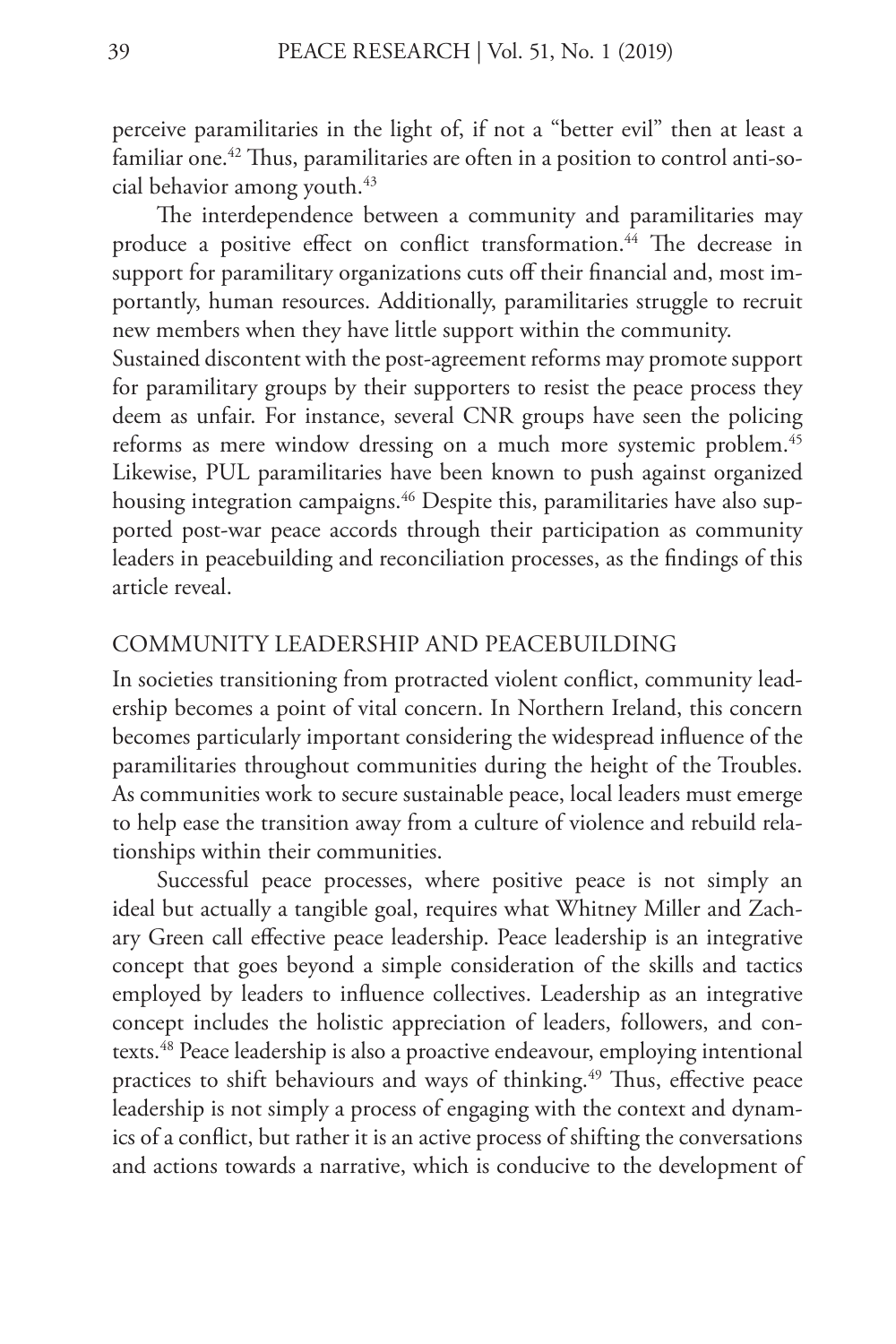positive peace. Community leaders are required to recognize the intricacies of working within this wider framework and should carry the ability and legitimacy to engage with actors at the state and institutional level.<sup>50</sup>

At the local level, it is crucial for community leaders to embrace the post-accord period as an opportunity for building social capital.<sup>51</sup> Both within groups in the form of bonding capital, and most importantly between groups in the form of bridging social capital, community leaders must engage in processes that open the door for social cohesion, enhance public discourse, and provide overall benefits to the broader community.<sup>52</sup>

Local leaders have two key advantages over formal political leaders, further highlighting the local leadership role in the push for community-based peacebuilding. First, local leaders can develop personal relationships with their constituency and emphasize their accessibility and their commitment to peace. Second, local leaders have a degree of flexibility when it comes to policy solutions or responses to local issues, as they are grounded in a relatively small space that they know in depth, spatially, socially, and politically.<sup>53</sup>

There are a number of developed and existing sources of community leadership. The former includes a process of training and developing community members in an effort to empower burgeoning leaders at the local level.54 Youth development provides a promising opportunity for leadership potential. John Ungerlieider argues, "well facilitated peer dialogue allows teens a safe space to share personally, analyze issues, address conflict, and envision themselves as leaders taking social action."55 Youth leadership training presents an opportunity to not only develop a new crop of leaders, but also focuses on the members of society that are already the most vulnerable to nefarious influence from those wishing to retain power through violence and discord. Thus, it is important within conflict zones to develop programs aimed at training youth and other members of society, in dialogue skills, leadership tactics, and other appropriate dispute resolution methods.<sup>56</sup>

A particularly interesting source of existing community leadership during peace processes can be found in a somewhat unlikely group of individuals, former combatants. There has been growing appreciation for the positive potential of former paramilitary combatants to play a constructive leadership role at the local level of peace processes.<sup>57</sup> State institutions and police services may struggle to gain legitimacy within local communities in post-accord settings, yet, "former combatants have much more influence in the communities because they have cultivated this relationship [with the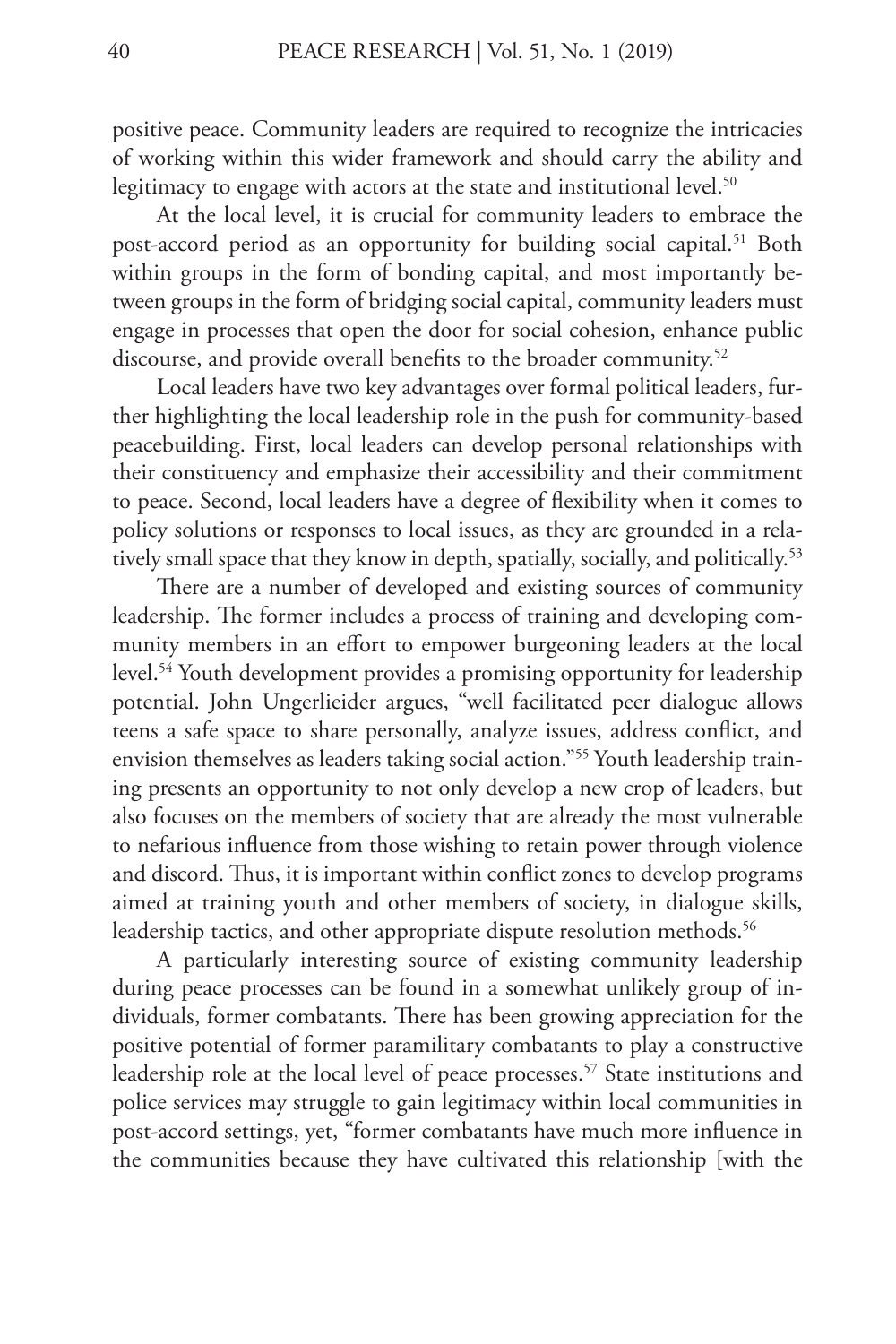community] for decades."58 Thus, former combatants can play a key role in mitigating terrorism threat within communities while working for social change. In Northern Ireland, former Loyalist and Republican combatants are working together in cross community development work.<sup>59</sup>

James McAuley and his colleagues suggest that former combatants (speaking specifically about Loyalists) represent a useful source of local community leadership in the development of the peace process at the PUL grassroots level in Northern Ireland.<sup>60</sup> They suggest that the majority of paramilitary violence now is contained to dissident Republican groups (such as the CIRA and the RIRA). But in the PUL community, "former prisoners have been engaged in a process of change and have utilised the organisational capacity of paramilitary groups in reformulating skills, ideas, knowledge, and abilities into various channels of conflict transformation and positive community roles around, for example, restorative justice, campaigns against anti-social behaviour, and other positive inter and intra-community approaches."61

In contrast, Aaron Edwards and Cillian McGrattan are far more sceptical of the role former combatants can/should play in the Northern Ireland peace process.62 They acknowledge the vital role non-governmental organizations (NGOs) and community-based organizations (CBOs) have played in the peace process by building cross-community links and fostering a new vision of shared space within Northern Ireland. However, there is a fear that the concept of "peace" within Northern Ireland is poorly defined, resulting in a meta-conflict around the narratives of peace and the past pursued by different organizations.<sup>63</sup> Thus, NGOs and CBOs have tended towards a maximalist concept of peace, which often includes bringing terrorists (former combatants) into the process. Edwards and McGrattan fear that bringing these former combatants into the process leads to "re-marginalising and re-silencing the victims of their crimes."64

Thus, despite the connection between studying peace and living peacefully, such transformation can be difficult to achieve in practice. For example, learning about peaceful histories cannot be done without acknowledging and addressing past injustices. This may be a painful process that poses a threat (imagined or real) to group identities. The culture of violence is often sustained by that threat, which unites the group around a "monolithic identity."65 In Northern Ireland, there is a contentious issue when it comes to transforming the culture of paramilitary violence regarding whether IFI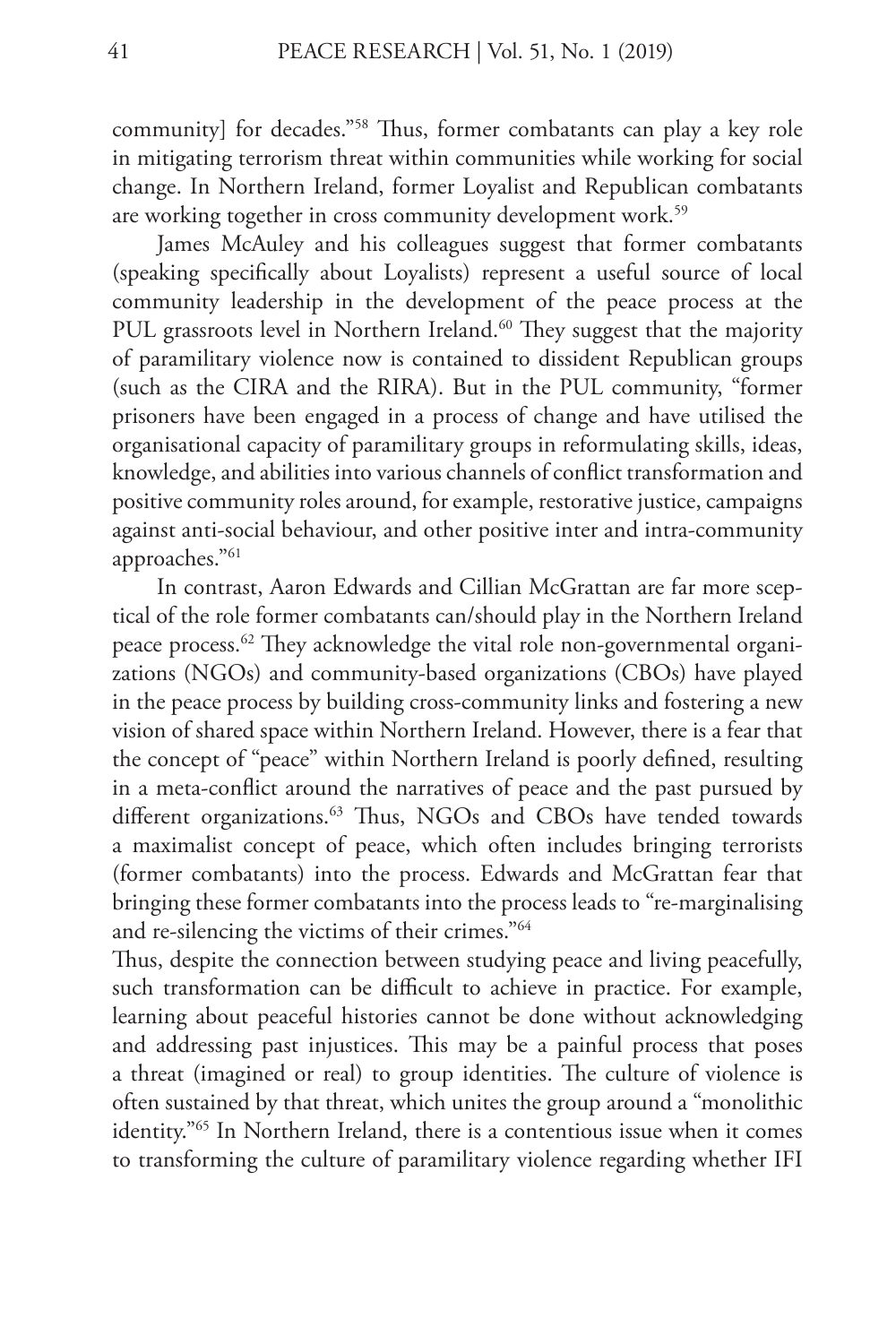and EU funding should be sustained by single identity peacebuilding work.

Identity polarization is a challenging issue within divided societies. The dyadic nature of the ethnonational identities within Northern Ireland, mirrors the unique challenges seen in other divided societies as well. Due to the complexity of identity formation however, identity change, while admittedly challenging, is not an impossible pursuit within divided societies.<sup>66</sup> Shifting identity away from the dyadic framework that perpetuates identity-based conflicts can occur by embracing the complexity of identity and seeking opportunities for cross-cultural (or cross-identity) engagement and interaction.<sup>67</sup> We must recognize though, that individual variance within identity groups can also shift based on the context within which it occurs. This complexity requires careful consideration in unpacking the ramifications of identity formation and reformation within divided societies.

# SINGLE IDENTITY AND/OR CROSS-COMMUNITY CONTACT PROJECTS

In the context of building peace in the post-peace accord setting, it is important to understand what efforts are being made by both communities to reach out to the other and reconcile their differences. Additionally, it is key to recognize how the IFI and EU funding have provided opportunities for such coalitions to develop. Nevertheless, it must be pointed out that while some grassroots actors believe that peacebuilding and reconciliation should encompass harmonious socioeconomic development projects that can bridge the sectarian divide,<sup>68</sup> others prefer single identity projects that cater to their group needs and aspirations.

Single identity projects in Northern Ireland are often justified on the basis of the deep sectarian divide that has characterized intercommunal life in the country. The understanding is that bridging sectarian divides would entail an appreciation of one's sense of self and group identity. Single identity projects are aimed at engaging individuals from within one community to first build their own capacity, confidence, and skill-sets, and to challenge their in-group prejudices of the "other" in readiness for cross-community work.69 Such thinking, however, assumes that the Northern Ireland conflict is solely hinged on cultural hatred and prejudice. Moreover, it is not always clear whether single identity work actually assists communities to transform their prejudices of the "other" or merely deepens in-group favouritism and out-group bias and hostility. It is also not clear when and where single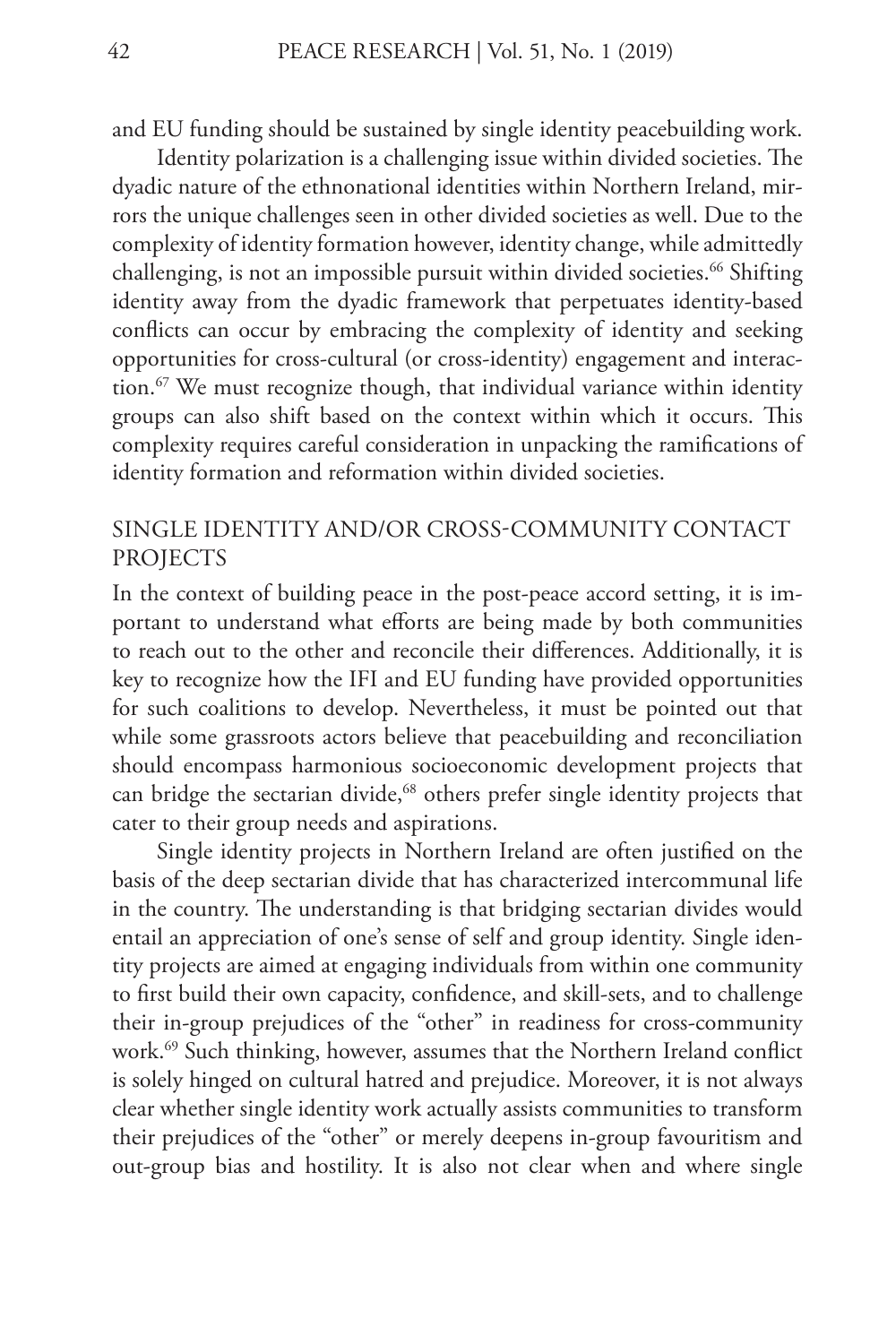identity projects end and when cross-community projects should begin.<sup>70</sup> Additionally, it is disputable whether there are clear-cut single identities, considering the different factions and variance within the PUL and CNR communities. Thus, there is an on-going debate within peacebuilding practice in Northern Ireland as to the suitability of single identity work as an antecedent to cross-community work, or as an end of eradicating violence on its own  $71$ 

The general disposition of many community development officers that were interviewed for this study is favourable to cross-community contact projects, which encourage "cross-cutting cooperation and contact between opposing groups, and cultural initiatives to challenge the heritage of past hostility"<sup>72</sup> as pathways to reconciliation, integration, and peace. The engagement of local paramilitary leaders in cross-community work in Northern Ireland is, on the one hand, motivated by the lack of urgency on the part of politicians to move the "administrative, political, and security agenda forward,"73 and on the other hand, the goodwill of grassroots actors, including former paramilitary members, who are utilizing the financial support of the IFI and the EU to design programs that will regenerate socioeconomic activities and consolidate the gains of the BA.74 Given its potential benefits for strengthening societal cohesion and bridging the sectarian divide and distrust among the different paramilitary groups, some scholars and a majority of our informants are calling for more funding to be invested in cross-community projects.75

### THE IFI AND EU FUNDING

Established in 1986 by the British and Irish Governments after the 1985 Anglo-Irish Agreement  $(AIA)^{76}$  the IFI was initially a top-down liberal financial intervention that was financed by the United States alongside Canada, the EU, New Zealand, and Australia to support economic development programs and resuscitate the economy of Northern Ireland and the Border Counties.77 The IFI was subsequently expanded to promote cross-community understanding and integration among working class PUL and CNR communities who had endured economic hardship and social deprivation as a result of the Troubles.78 Brianna Masciel reports that the IFI has supported about 5,800 projects and created 55,800 jobs since its establishment.

EU financial support began with the Peace I Programme ( $6667$  million from 1995 to 1999). The programme was meant to consolidate the positive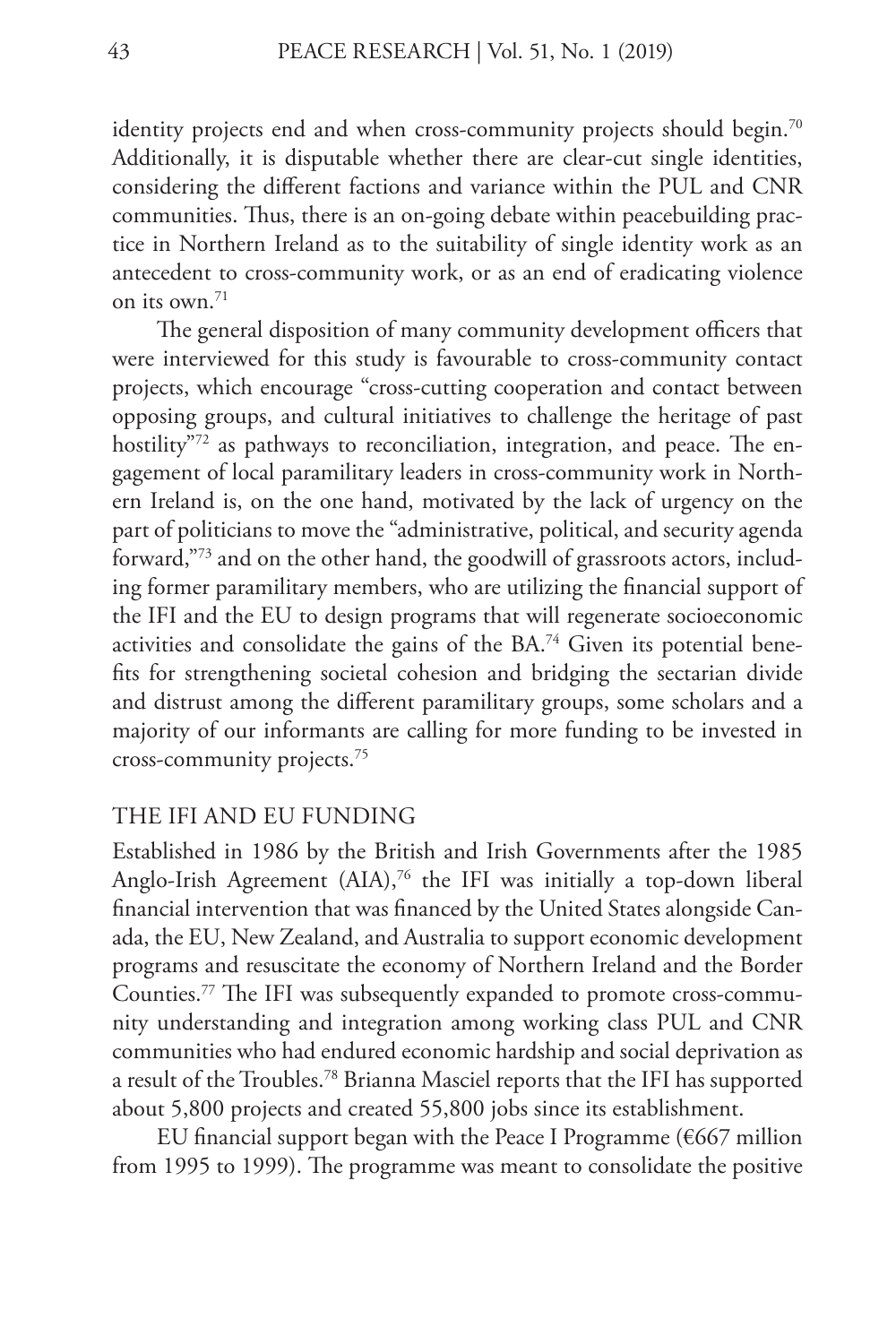response to the opportunities presented by developments in the Northern Ireland peace process, beginning with the cessation of violence by the paramilitary groups in 1994.<sup>80</sup> Peace II (Peace II -  $\epsilon$ 995 million from 2000 to 2004; Peace II Extension -  $\epsilon$ 160 million from 2005 to 2006) and Peace III (allocated  $E225$  million from 2007 to 2013) were created to foster peace and reconciliation.<sup>81</sup> Considering the ingrained sectarianism in Northern Ireland, $82$  the EU Peace funding (I and III) supported single identity initiatives to prepare groups for cross-community activities, even though some preferred the confines of their communities. In 2014, Peace IV was introduced by the EU to address the need for more peace and reconciliation programs in Northern Ireland and the Border Counties, mainly targeted at addressing the plight of young people.<sup>83</sup>

Both IFI and EU Peace monies constitute an integral facet of the liberal democratic peacebuilding model, which verges on a top-down exclusionary approach to peacebuilding. However, Patlee Creary and Sean Byrne have pointed out that decentralization has also been a central feature of the EU Peace Fund in Northern Ireland in that the fund was disbursed by "intermediary funding bodies, sectoral partners, district partnerships, and county council task forces in an effort to ensure maximum participation of community groups in the target areas."84

In contrast, Olga Skarlato and her colleagues note that the results of the foreign aid programs in Northern Ireland have been rather a mixed bag.<sup>85</sup> On the one hand, the external funding has facilitated the creation of shared spaces to build community relations and promote human rights. On the other hand, it has intensified the saliency of group identity and increased segregation in several communities.<sup>86</sup> In any event, however, the funding has paved the way for community development projects that would not have been possible otherwise, even though the legacy of paramilitarism, as evidence in the activities of dissidents, remains a challenging hurdle in the path towards sustainable peace.

#### METHODOLOGY

This article is based on expert interviews conducted by the fourth author with 13 funding agency development officers and 107 community group leaders during the summer of 2010. The respondents, some of whom were also witnesses of conflicts in their communities, shared their views regarding the peacebuilding and reconciliation projects funded by the EU Peace III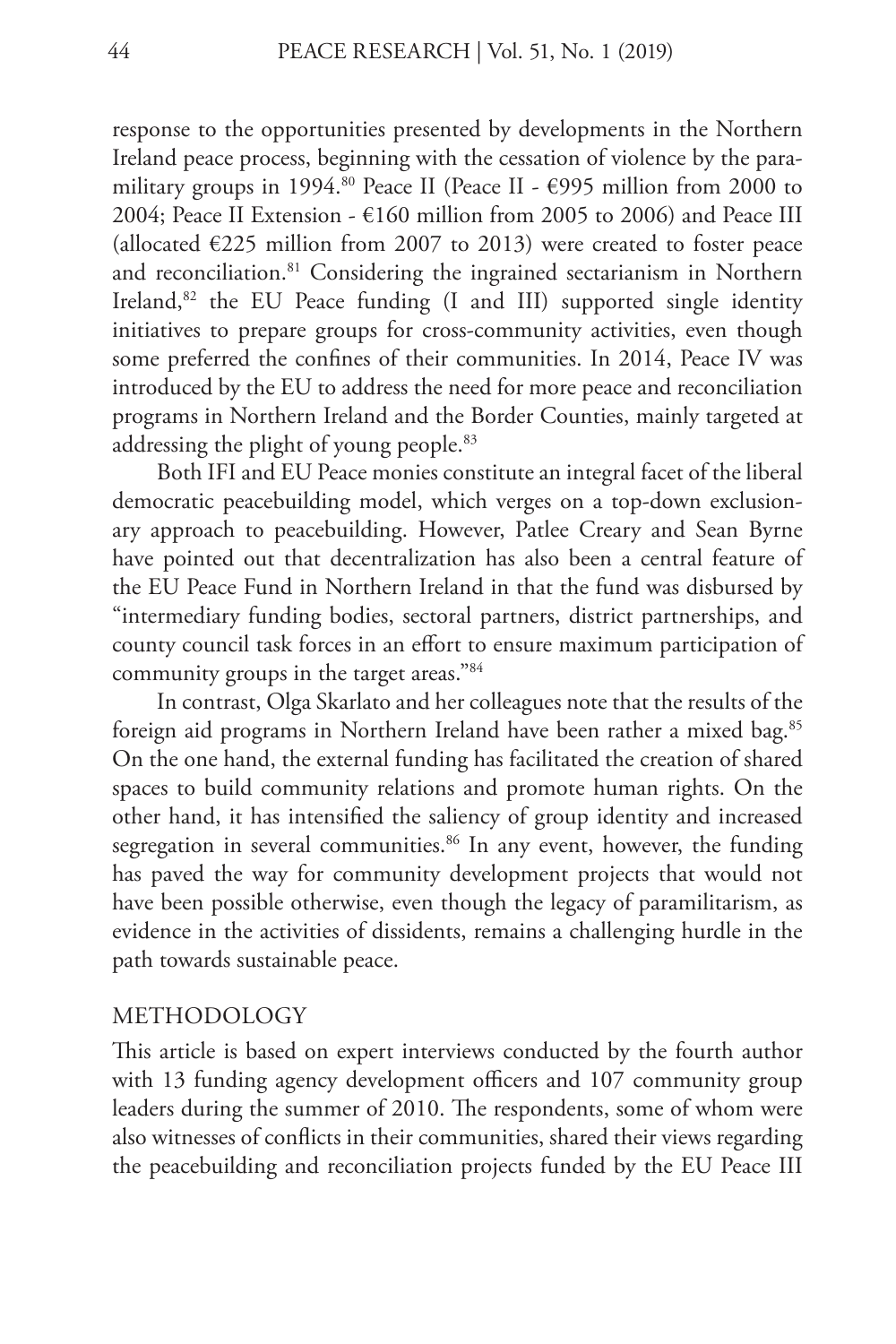Fund and IFI in Londonderry (Derry) and five Border Counties of the Republic of Ireland and three in Northern Ireland—Armagh, Cavan, Derry, Donegal, Fermanagh, Leitrim, Louth, Monaghan, and Tyrone. Various peacebuilding and reconciliation projects and organizations focus on the issue of transforming the culture of violence inspired by the political agendas among ex-paramilitaries from PUL and CNR communities in Northern Ireland.

The study adopted a grounded theory approach. Hence, some specific ideas and theories emerged repeatedly from the data on how our respondents' projects have impacted paramilitarism in Northern Ireland. These entail the dwindling support for paramilitarism and fears of renewed violence, commitment to community leadership and peacebuilding, and the transition from single identity to cross-community contact projects. These ideas were gleaned from respondents' views on specific questions regarding the role of the EU and IFI funding in promoting peacebuilding and reconciliation among and between different ethnonational communities in Northern Ireland and the Border Counties. Pseudonyms were used to protect the identities of study participants.

# THE IMPACT OF THE EU AND IFI FUNDING IN TRANSFORMING THE CULTURE OF PARAMILITARISM

This section documents respondents' views on how peacebuilding projects funded by the IFI and the EU provided incentives for people, particularly ex-paramilitaries, to transform their sectarian dispositions that have sponsored violent conflicts in Northern Ireland and the Border counties of the Irish Republic.

## *Decline in Local Support to Paramilitaries and Fears of Renewed Violence*

One of the questions that was posed to respondents had to do with their fears and worries about the future. In response, the majority of participants named the escalation of violence as the most common concern despite the measures by the EU Peace III program and the IFI in creating a culture of peace in Northern Ireland. This is how one of the respondents from Derry connects this fear to the culture of violence in Northern Ireland:

ELLEN: I have a fear a huge fear that we keep the violent culture going instead of rather as peacebuilders now saying that there is a different way we can be with each other, how do we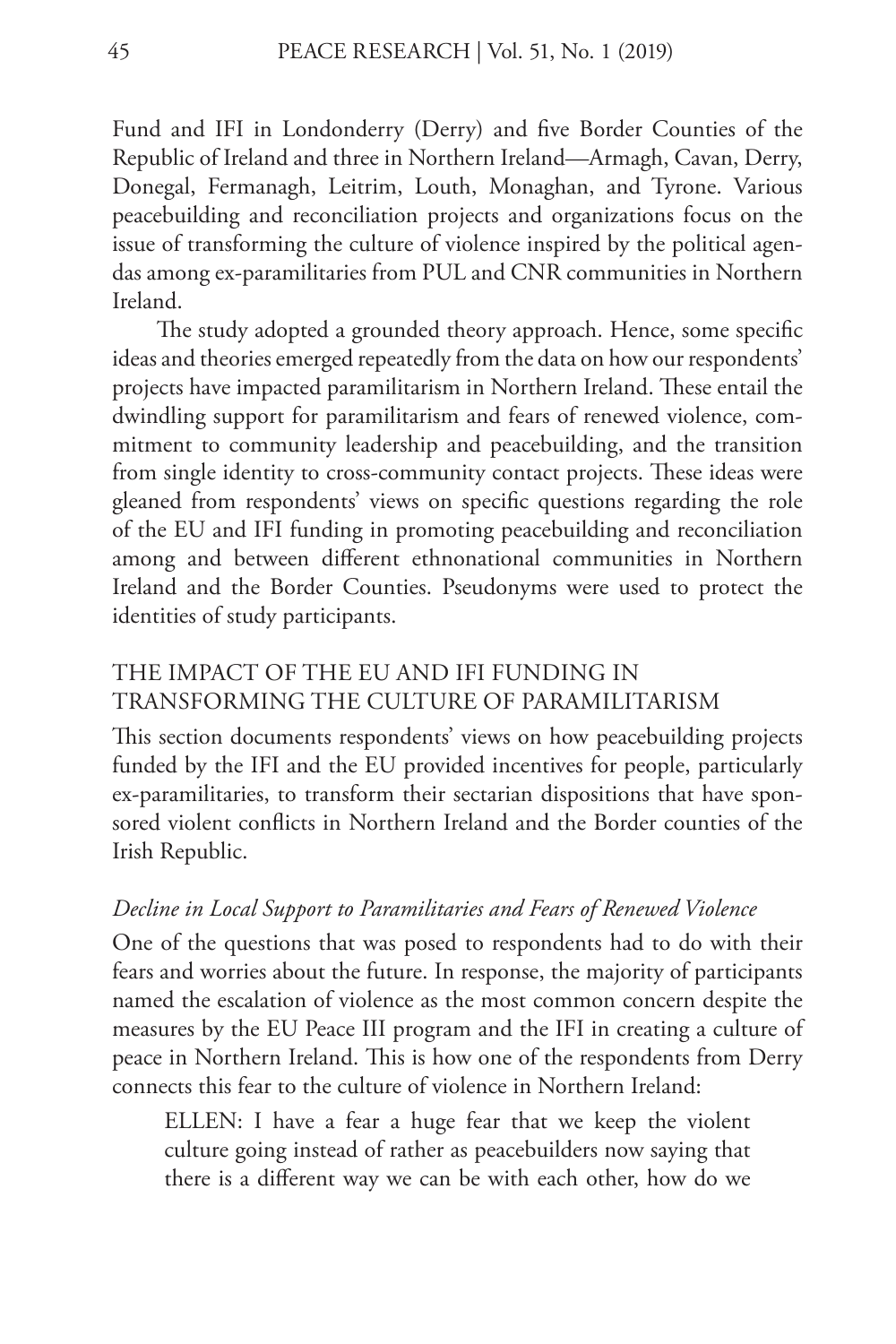think differently, how do we think in our commemorations remembrances that [don't] create a violence of the past but rather how we might reshape peace for within future.

Participants explain this fear as symptomatic of the romanticized violence and entrenched sectarian attitudes of the older generation, which have been transmitted to children by families despite peace education at school. This is what Michael, from Derry, had to say on the issue:

MICHAEL: So we have an institutionalized structure for peacebuilding now, so we have legislation, we have funding but in terms of the emotional different engagement, it is not doing that, because we see the children at the primary schools, eight and nine-year-olds, they still have a fairly entrenched attitudes that they have received from their parents ... so low level sectarianism all the time, perpetrated by little boys all under the age of sixteen, all the time used as a device for community control, because the community in the Fountain is fairly much under paramilitarism, and the Bogside is not.

However, most of the respondents seem to agree that the support for paramilitary activity (by young people in particular) is impacted by structural components, such as poverty and unemployment. This is how, for instance, a community project director in Derry describes the reasons for young people joining paramilitaries:

TOM: [For] the people who are on the deprived side of things [it is] much more glamorous to be a paramilitary than just to be unemployed, a no-hoper, as the saying goes ghettos in Chicago or wherever you want to go that the drug dealer is the role model for young men.

Despite the continuing recruitment of young people into the paramilitaries, the majority of our participants believe that the return to the Troubles' level of violence is impossible. Some point out that support for paramilitaries in the wider community has diminished significantly. As one research participant from Derry argues:

SAMUEL: It's just harder to do it [recruit] because young people are ... seeing themselves differently in their environment I believe without any research evidence but that's what I believe as someone living in this world ... you might still have pockets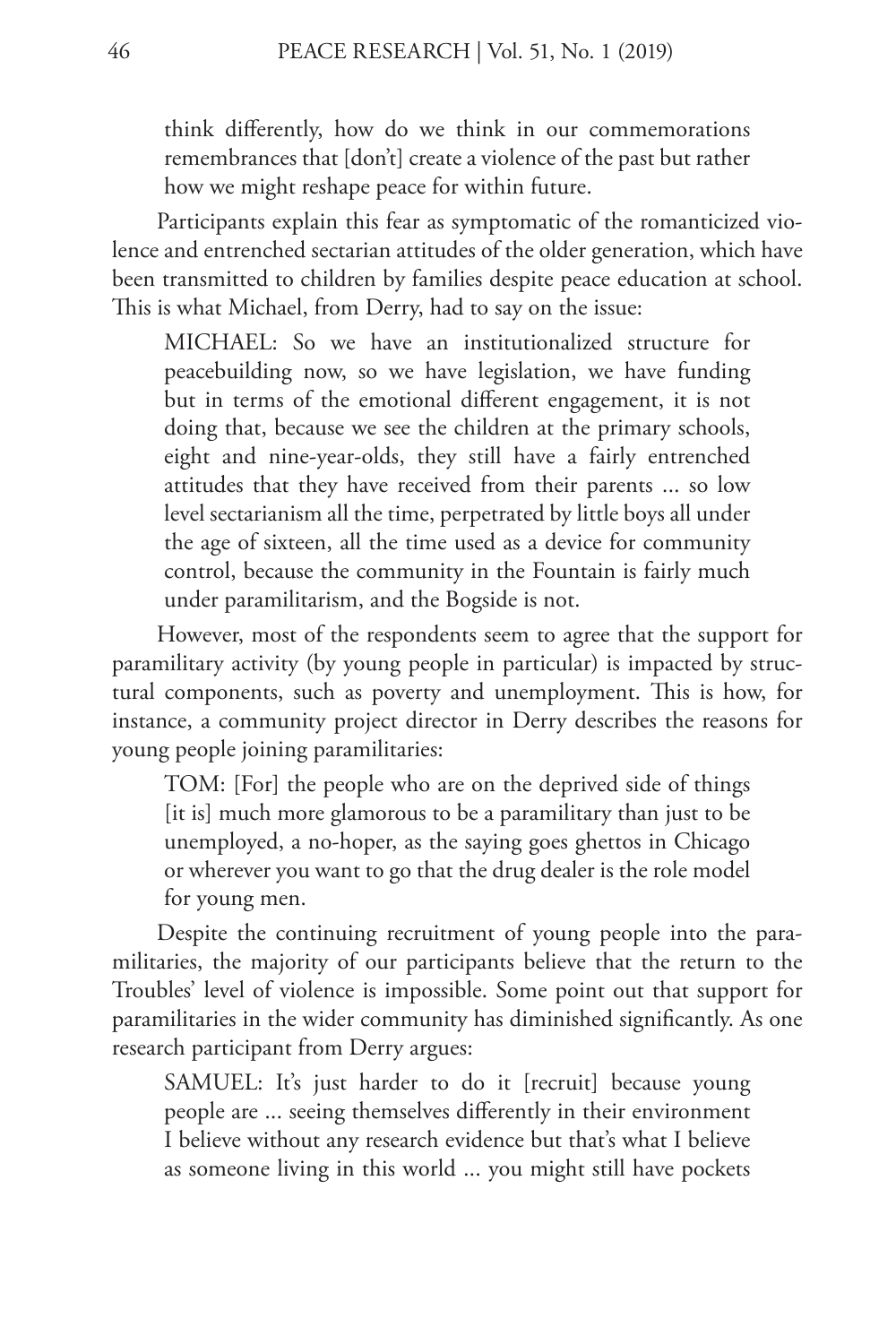of resistance and pockets of violence but it won't be like a full on war you know so it's like really small separatist movements.

The declining support for paramilitary groups was sometimes explained by factors like the unifying effect of violence on communities. This is what Jack from Derry had to say on the issue:

JACK: My sense is that acts of violence by such groups ... have the opposite effect than it intended for the most part. It actually unifies communities across sectarian divides. ... So I think that ... the criminalization and the marginalization of such groups will continue ... the future will have an element of violence but it will be marginalized from the centre.

Some of our respondents also believe that another reason that may decrease violence in the future is that the youth may become more open-minded due to local peacebuilding initiatives. For example, a director of a community project in Derry perceived that the more contact that young people have with each other the better peacemakers they will become as adults:

JIM: What we are saying is that if young people are actually meeting each other on a regular basis or adults on a regular basis respecting each other then the chances are that it will never go back to what happened.

Another director of a community project in Derry echoes Jim's optimism that if the focus on peacebuilding continues, those kinds of violent activities would cease

PAMELA: If there is a focus on peacebuilding I think that through time that will cease because there is no future, there is no future in it, we have a more equal society now, we have elected representatives, we have a devolved government, we now have the policing and justice devolved, we have our own minister for justice.

Nevertheless, the diminishing support for paramilitaries does not necessarily mean the transformation of the culture of violence in Northern Ireland. Even if young people are less eager to join paramilitary groups, they can still be engaged in violent interactions. The culture of violence transcends paramilitary activity and manifests itself in other daily interactions. Jack from Derry notes the following: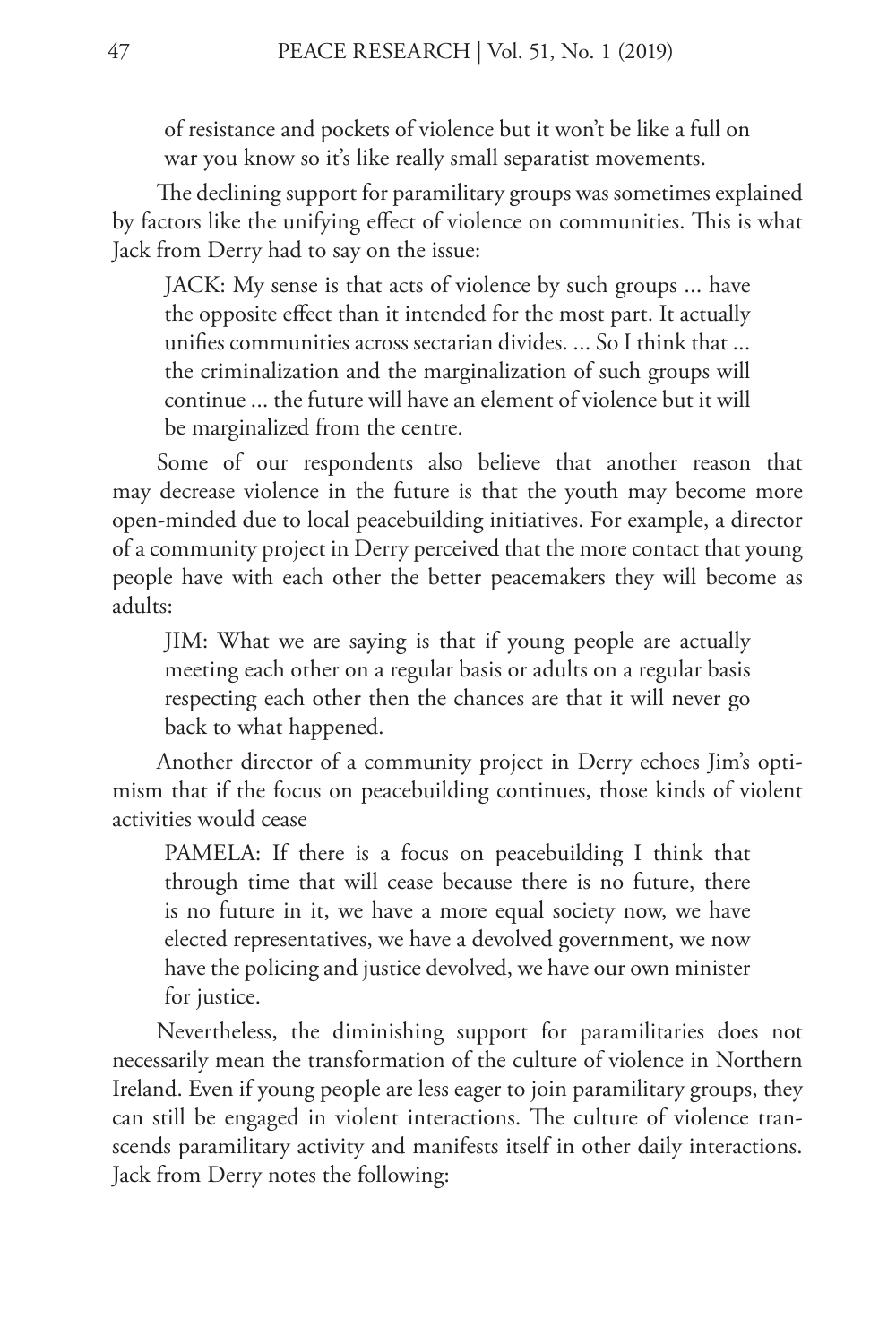JACK: On the one hand you can say, oh, I think the paramilitary threat is going to be marginalized yet in another way that culture of violence and manifestations of violence whether it's domestic or violence against women or immigrants, violence against gays ... that's perfectly acceptable, it is perfectly acceptable in this day and age to discriminate in legislation to discriminate in practice to discriminate in doctrine against ... you know gays and lesbians.

Thus, when thinking of the culture of violence in Northern Ireland, Jack's view is that:

JACK: We're not just looking at sectarian violence we're looking at the structures of violence that now apply very effectively to all those different communities.

Jack's imagery of the future of Northern Ireland underscores Anthony Oberschall's view that the culture of violence in Northern Ireland has turned inward,<sup>87</sup> becoming linked to other forms of structural violence and criminality caused by poverty, the drug trade, and gang violence.

Respondents agree that the deeper structural and cultural impediments to peace cannot be removed rapidly, which supports John Paul Lederach's view of conflict transformation as requiring a long-term commitment.<sup>88</sup> The overwhelming concern about the potential drift back into political violence by dissident Loyalists and Republicans despite the decrease in local support for paramilitary groups highlights the endurance of a culture of violence in Northern Ireland. Without being adequately addressed, this deeper structural level can become a source of paramilitary recruitment in the future.

# *Community Leadership and Peacebuilding*

As discussed previously, a key element of the external funding within Northern Ireland and the Border Counties is an effort to assist communities in shifting from a culture of violence towards a culture of peace, based on the integration of both communities. Thus, it is important to consider how individuals and organizations engaged in community peacebuilding manage the challenges presented by the historical and present-day influence of paramilitaries within local communities.

Several interviewees spoke directly about the importance of designing programs to deal with the current surge of paramilitarism within communities. One community program leader in Derry noted the following: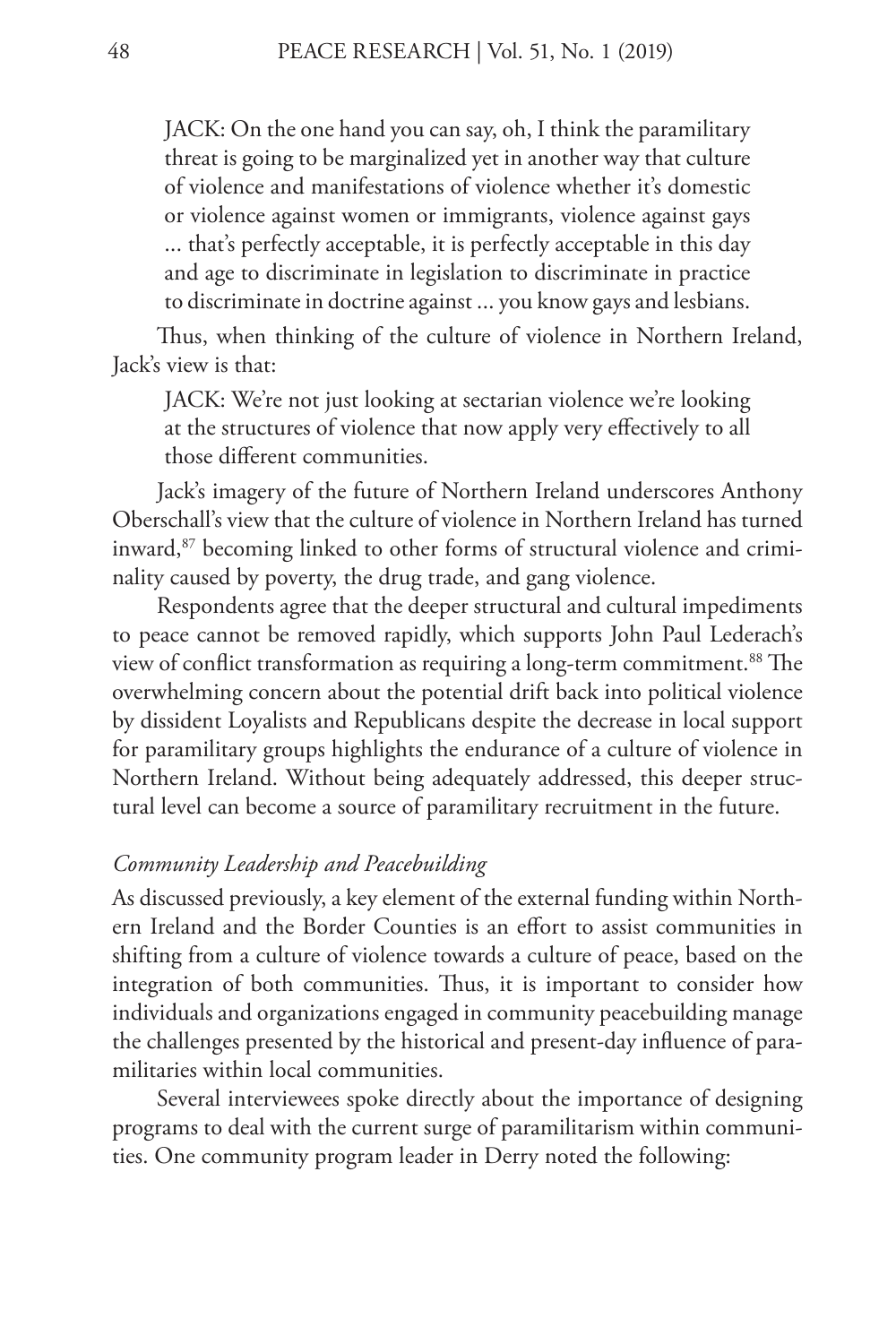BETH: Have no doubts that the paramilitaries are still recruiting, have no doubt that the paramilitaries have some influence in parts of communities and that we need to look very strongly at the correlation between poverty and paramilitaries and until those big elements are being talked about and dealt with ... my aspiration and my vision will become more shadow and more difficult.

This concern highlights the importance of community organizations stepping into communities to take on the difficult circumstances and break the circle of deprivation. Beth's organization works directly with paramilitary leadership and sees their inclusion in the process as a necessary component of the important work they do on a daily basis within communities:

BETH: We very much see peacebuilding as being about a journey and we see it about bringing people with us on a journey that enables them to discover what peace means to them and how they live with it in the community ... we now find ourselves working with the most prominent paramilitary group within the community and for me personally it has been the most remarkable journey.

Another community project director in Derry also notes the areas of concern within both communities:

TOM: I think we need projects to stop or divert young people from getting involved with paramilitaries, it's no coincidence that most of the trouble is in the most deprived areas, you know you don't get much trouble in the leafy suburbs. ... You know that the places where the paramilitaries are strongest are the most deprived areas so it's not rocket science I think it needs to be worked on improving people's economic jobs and a lot of things, so I think [economic aid] helps in that direction.

Tom highlights a major concern for community peacebuilders that paramilitaries feed off the helplessness and lack of opportunity felt in the most economically deprived areas within Northern Ireland. Therefore, programs aimed directly at servicing those areas pose a great opportunity to cut off a main component of the recruitment supply of the paramilitaries.

Bill from Derry reiterates this sentiment, commenting on the risk for young people within both communities: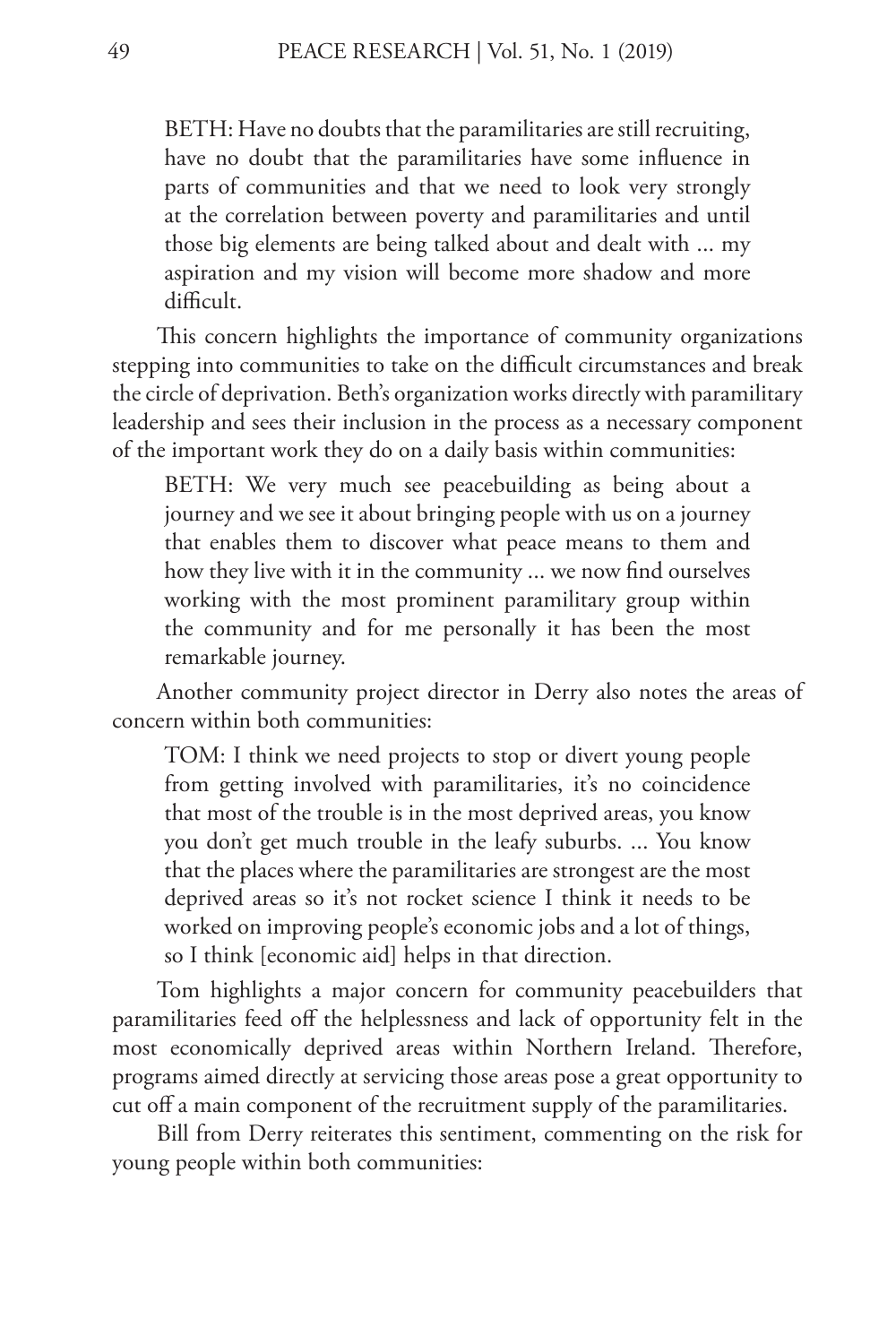BILL: Armed violence sadly is exciting to some types of young people especially if they don't have jobs and they don't have a future, and ... they believe that you know what's happened is a sell-out, which is what senior Republicans who are opposed to the peace process have been telling them that this is a sell-out of the old tradition of your heritage.

Thus, circumventing the power of paramilitaries within deprived communities is a complex and challenging endeavour. However, with the help of the EU Peace III Fund and IFI monies, peacebuilding programs are able to target these communities and address major issues that are presenting roadblocks to the widespread diffusion of the peace process into all communities.

Gary, a program director from Derry, is working directly with disaffected groups, such as paramilitaries, seeking to bring them into the peace process conversation. However, his goal is not to "fix" their way of thinking; rather he takes a similar approach as mentioned previously by McAuley and colleagues.89 Instead of focusing on shifting ideology, programs can focus on changing behaviours towards a more constructive form of engagement. Thus, Gary's organization focuses on inclusion because of the important role of the paramilitary in the peace process. He describes their approach as follows:

GARY: Here is a group of people who are not [on] board the peace process what is it we need to do to bring these people on board with us. Not about them changing, it's about what is it we need to do to encourage them to come on board. It would be great if they all thought like us but at the minute they are not so what is it we need to do rather than they need to do, because we have to show good example and encourage them.

An EU Peace III consultant working in the Border Counties echoes the sentiment discussed previously by McAuley and colleagues regarding the role of former combatants in the peace process.<sup>90</sup> The consultant notes a program successfully capturing the potential leadership role of ex-combatants in the peace process. The project includes ex-prisoners from the UDA, UVF, Provisional IRA, INLA, and Official IRA.

RAY: The EU provided that funding like the ex-prisoner structure was a smart way I suppose of setting up effectively excombatants groups but being able to call them something else,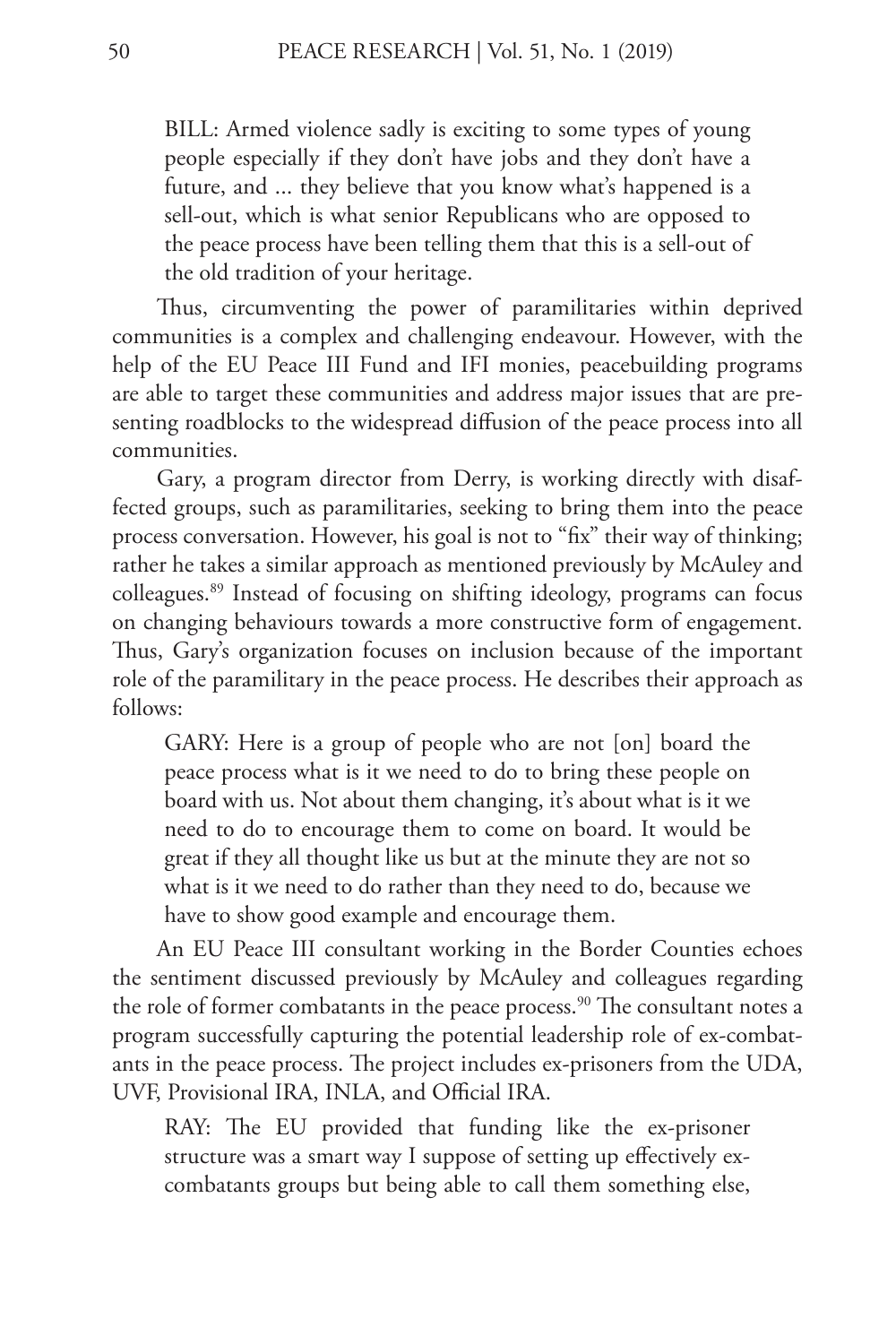because it gave you the structure you had the people sitting in there, you had a group, you had an organisation and around that they ... had the creditability at the local level in their own constituencies, they had the links and then they were able to act as that channel of communications during the peace process [and] negotiations and I think now they are playing a key role in working at local level say along interfaces where they are in direct contact with each other to soothe things down during the tension and when young guys are out fighting and rioting during the marching season.

This project echoes the individual work being done by another former paramilitary member, who now works as a teacher and mentor within his community in Derry:

GEORGE: [I] got my head down in teaching and working with young people in youth club at night and trying in my own way at that time to try and just get them out of that mentality of no jobs, we don't care, you know a negative sort of mentality to try and get them into something positive to drive them to inspire and get on and achieve something better, and I'm still doing that, so have I been successful, in a small way maybe with individuals. But the work has to go on that work can't stop, it has to go on and government [has] to find the means to keep it going.

Community leadership is vital to the success of establishing long-term peace. As peacebuilding programs include and empower local leadership, the grassroots peace process becomes more robust and stable. This in turn, helps to further encourage the holistic societal transition from a culture of violence to a culture of peace.

# *Single Identity and Cross-Community Contact Projects*

Our respondents debated on the viability of single identity and cross-community projects—funded by the IFI and EU—in transforming the culture of violence and bridging the ethnonational divide in Northern Ireland and the Border Counties.

George from Derry shared how some people, particularly ex-paramilitaries, were initially unconvinced of the potential of cross-community projects to transform their relationship with other communities: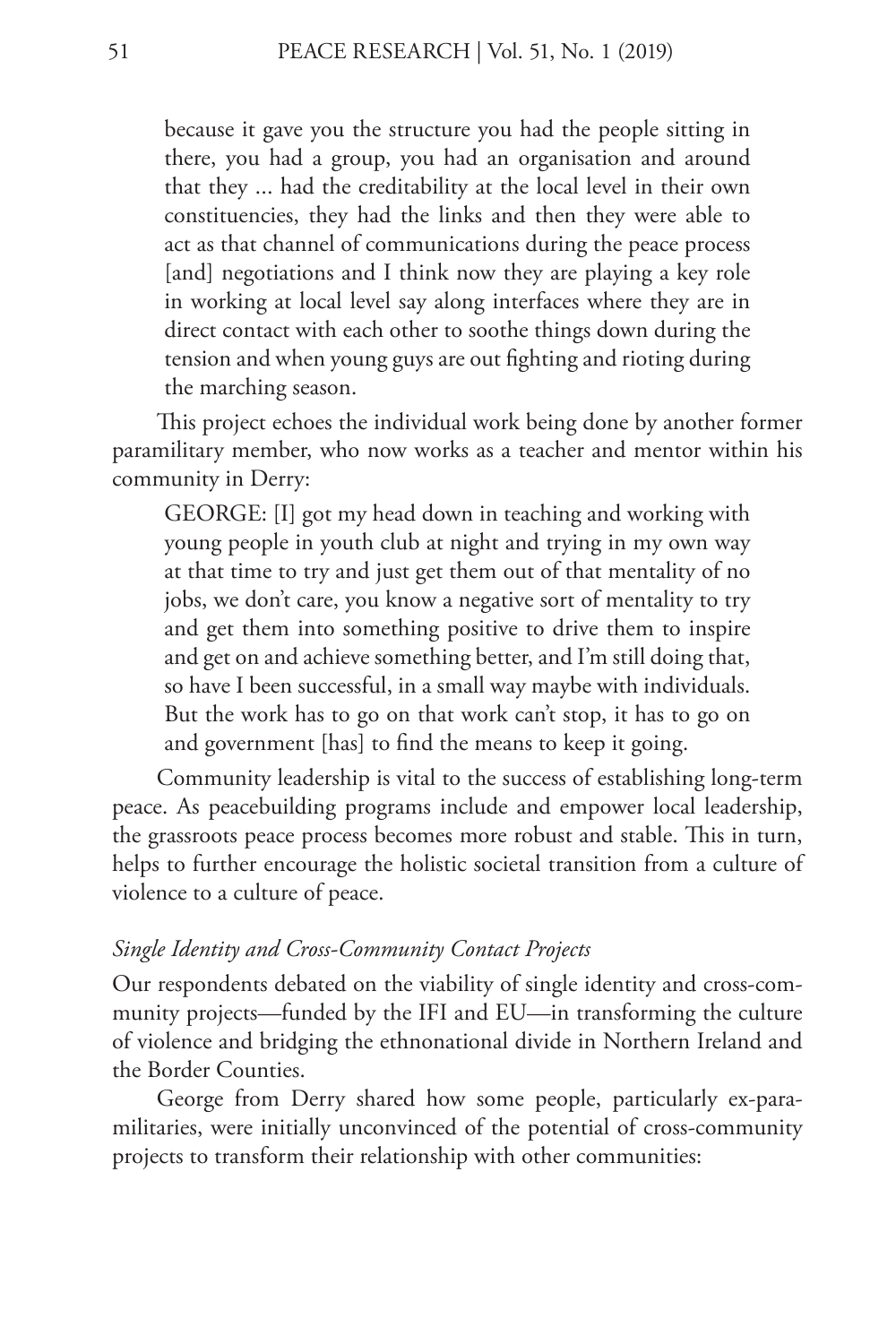GEORGE: You have to look at it honestly and say that there are some people that haven't done any good at all because they are entrenched in their own positions and they don't move out. And I have experienced that with an ex-IRA person who on a cross community joint project didn't, they didn't engage positively his whole engagement was negative you know so, but he was only one out of a group of twenty, you have to look at it realistically well there is a small number.

Considering the lack of openness by some ex-paramilitaries to participate in cross-community work, a community project director from Derry underscores the importance of single identity work in de-escalating conflict:

LIAM: They [IFI and EU funders] are very comfortable to support single identity work as well, because there is still even after all of these years, there are still groups where you need a period of sustained single identity work to build confidence and build capacity before they are in a position to start engaging in cross-community work.

Other respondents were not as receptive of the idea of single identity work or single identity communities for that matter. A director of a community group in Derry perceives single identity communities as highly sectarian in nature:

GARY: Sectarianism has been the glue that has helped cement sectoral type single identity communities. We need to look at how to bridge the gap and begin to understand each other. If I ask people to give their first thoughts on, what was 1916 about, you will get a Unionist group talking about the battle of the Somme and a Republican group talking about the 1916 rising, ask each of those groups do they understand from where each are coming from and you discover they don't.

Gary further highlights the relevance of cross-community work in enabling both communities to bridge their divide by sharing how he played a role as a mediator for ex-paramilitary groups in a cross-community project.

GARY: There was this role played by mediators such as me that worked with some of the paramilitary groups on the ground making contact with each other particularly at times when there has been a major incident to make sure there is going to be no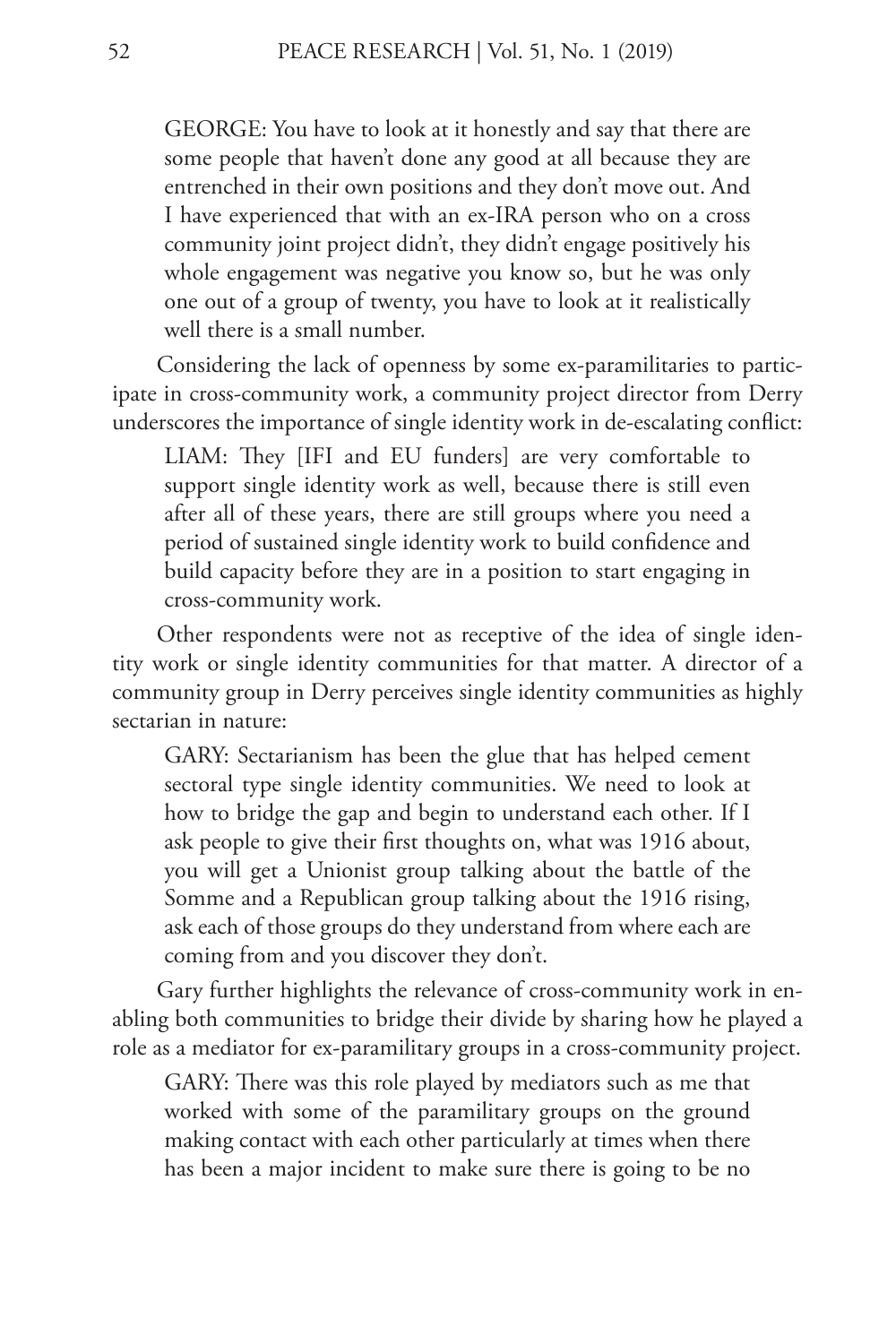retaliatory action. ... I had the pleasure of facilitating a meeting between some of the main Loyalist paramilitary groupings and one of the main republican paramilitary groups where we eventually got them in to look at some of the historically aspects of our conflict which eventually led to one of the groups calling a ceasefire and decommissioned some of their weapons.

Further, Jack, from Derry, highlights the tendency of people who are engaged in single identity work with ex-paramilitaries to homogenize such groups, making it hard to get at the heart of the distinctive issues faced by each group.

JACK: The one thing that I would flag for you that I think is highly problematic is the tendency not to draw that line between Loyalist and Unionist, so in fact now there's a term that's being used which is PLU Protestant Loyalist Unionist, so I'm working in the PLU unit wow, wow, wait a second that is a problem because you have just homogenized three very, very different groups. ... So if we are looking at single group work then we have to be explicit we have to be crystal clear about the intragroup dynamics the political balances and to understand how those interests compete against each other and where the space within the PLU community intersects with that space within the Nationalist Republican Catholic.

Another director of a community partnership project in Derry noted the following in his story:

BARRY: I think we have to be very grateful to the IFI and the European Union for the funding, of course. ... It is not peace money that stopped the conflict here, what stopped the conflict here was an overwhelming sense of the mass of people in both communities for peace, the carnage was unreal people looked at it and said Jesus this can't go on ... the fact that the Republican movement was prepared to lead the way among the so called paramilitary groups whatever you want to have it whatever side all of that. It wasn't peace money that made this peace ... if it was all taken away tomorrow the peace doesn't depend on it.

A majority of our respondents believe that despite the internal differences and skirmishes among and between both cultural communities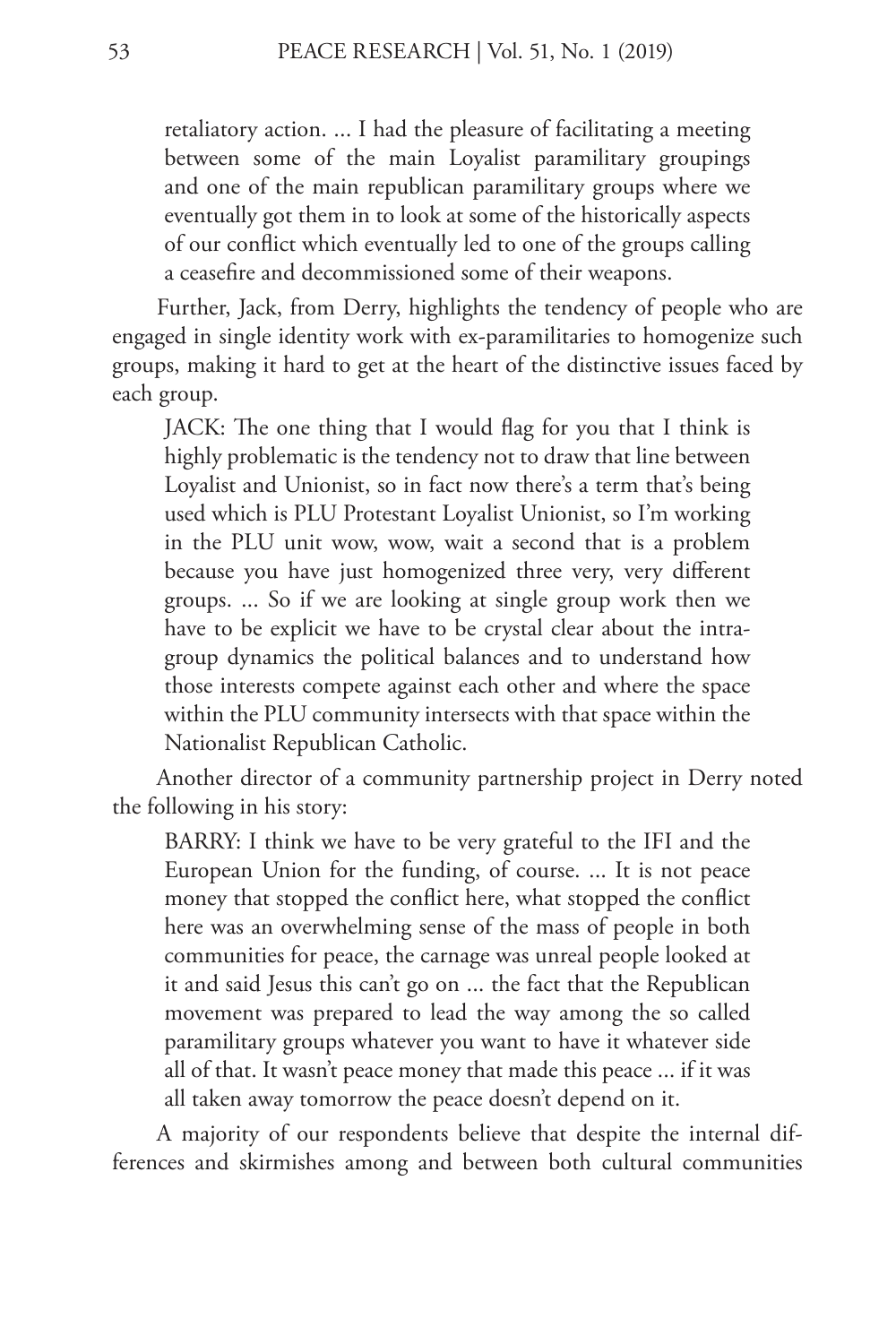in Northern Ireland and the Border Counties, there is some element of goodwill within the ex-paramilitary groups who are willing to engage the "other" in cross-community activities, though such projects have had little success in addressing deep issues of sectarianism and xenophobia.

#### DISCUSSION AND CONCLUSION

Thus far, we have noted the long and rather tumultuous history of Northern Ireland. In the modern era, the discord in Northern Ireland peaked from the 1960s to the 1990s in a devastating period known as The Troubles. Due in part to a mutual decision by several of the Loyalist and Republican paramilitary organizations to declare a ceasefire in 1994, a new era in Northern Ireland's history was ushered in with the signing of the 1998 BA, despite the rejection of the process by dissident groups from both the PUL and CNR communities. In the years following the agreement, Northern Ireland's politicians, communities, and citizens have struggled with the legacy and lingering influence of paramilitary activity. Yet the rapid growth of grassroots peacebuilding initiatives in communities and the people's own goodwill and readiness to embrace such activities throughout Northern Ireland, have infused the region with a sense of hope.

The peacebuilding initiatives in Northern Ireland have been sustained over the years through EU Peace and Reconciliation and IFI funding. We explored how these initiatives have impacted Northern Ireland's culture of paramilitary violence using three major themes that emerged from the narratives of our respondents. Four key points flow from this analysis. First, it was clear from the conversations with the respondents, that leadership was a key issue of concern when it comes to the peacebuilding process. This was highlighted in the respondents' concern that a lack of local leadership opens the door to renewed paramilitary activity and support at the local level. Additionally, there was a belief exhibited from the respondents that the development of new leadership (whether in the form of former combatants or otherwise) is a central component to the peace puzzle within communities. As communities within Northern Ireland and the Border Counties continue to work towards securing a lasting peace, leadership within those communities becomes a paramount concern. Rather than allowing dissidents to retain influence and leadership roles within the community, there is a focus on identifying and developing new (and old) leaders who will help guide the transition from a culture of violence towards a culture of peace, leading to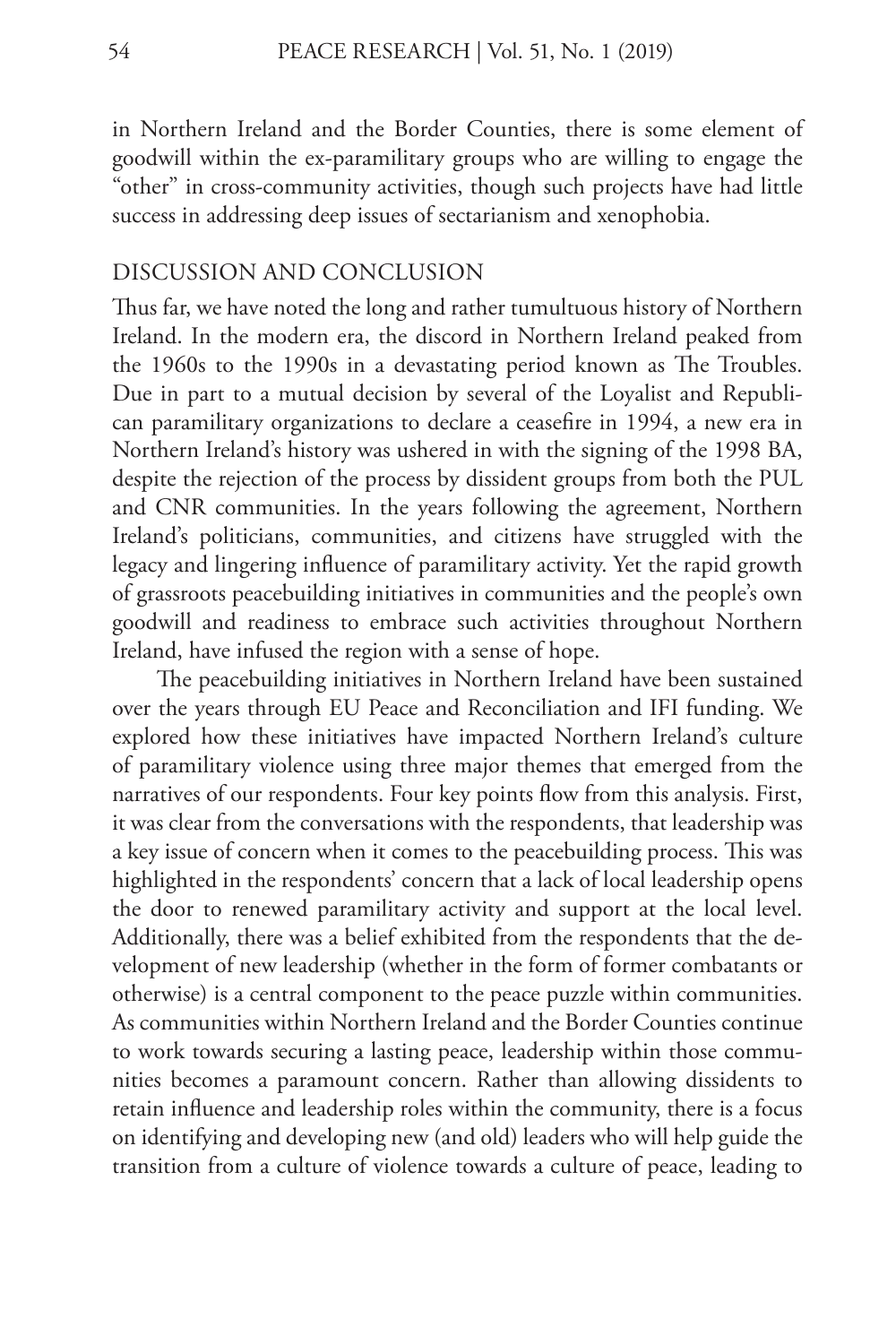the integration of both communities.

Many respondents noted the lingering influence of paramilitary leadership within communities, thus highlighting the importance of grassroots projects and programs aimed at diminishing any negative influence from these sources and instead utilising them in the pursuit of sustainable peace. Whether it is working directly with former combatants or providing new opportunities for youth in economically deprived areas, the grassroots peacebuilders represent a crucial component in the attempt to push out the paramilitaries and welcome in positive peace.

Second, on the relevance of single identity and cross-community work in transforming Northern Ireland's culture of violence, most of our respondents spoke positively of the impacts of cross-community work on transforming the sectarianism of ex-paramilitaries. However, some of our respondents view single identity work as a necessary tool for building confidence within the paramilitary groups. This is because avoidance was seen as the hallmark of The Troubles, when people "came to view physical and social separation as guarantors of security in daily life and view cross-community relations as burdened with uncertainty and potential trouble."91 Yet, as we have pointed out, one obvious danger of single identity work in Northern Ireland pertains to its potential to portray a false image of the ex-paramilitary groups who, although they may appear to share similar interests and needs, are quite different from each other.

For example, the Unionists and the Northern Ireland PUL community as a whole "are a heterogeneous group."92 The Loyalist community equally comprises various paramilitary groups of different factional leanings including the UVF, UFF, the RHC, the OV, and the LVF. Thus, being Protestant or Catholic does not entail a common identity.<sup>93</sup> This internal group dynamic among Northern Ireland's ex-paramilitaries underlines the importance for donor actors, peacebuilding agents, and researchers in Northern Ireland who are pursuing cross-community or single identity programs to pay heed to intragroup discord and avoid diluting the unique interests and expectations that these groups may have of the peace process and the future of their society.

Third, the views of some of our respondents implied that some of Northern Ireland's ex-paramilitary groups are eager to reconcile with their former adversaries. Given this, it is conceivable that the IFI and EU peace funding were largely effective because they were bolstered by the willingness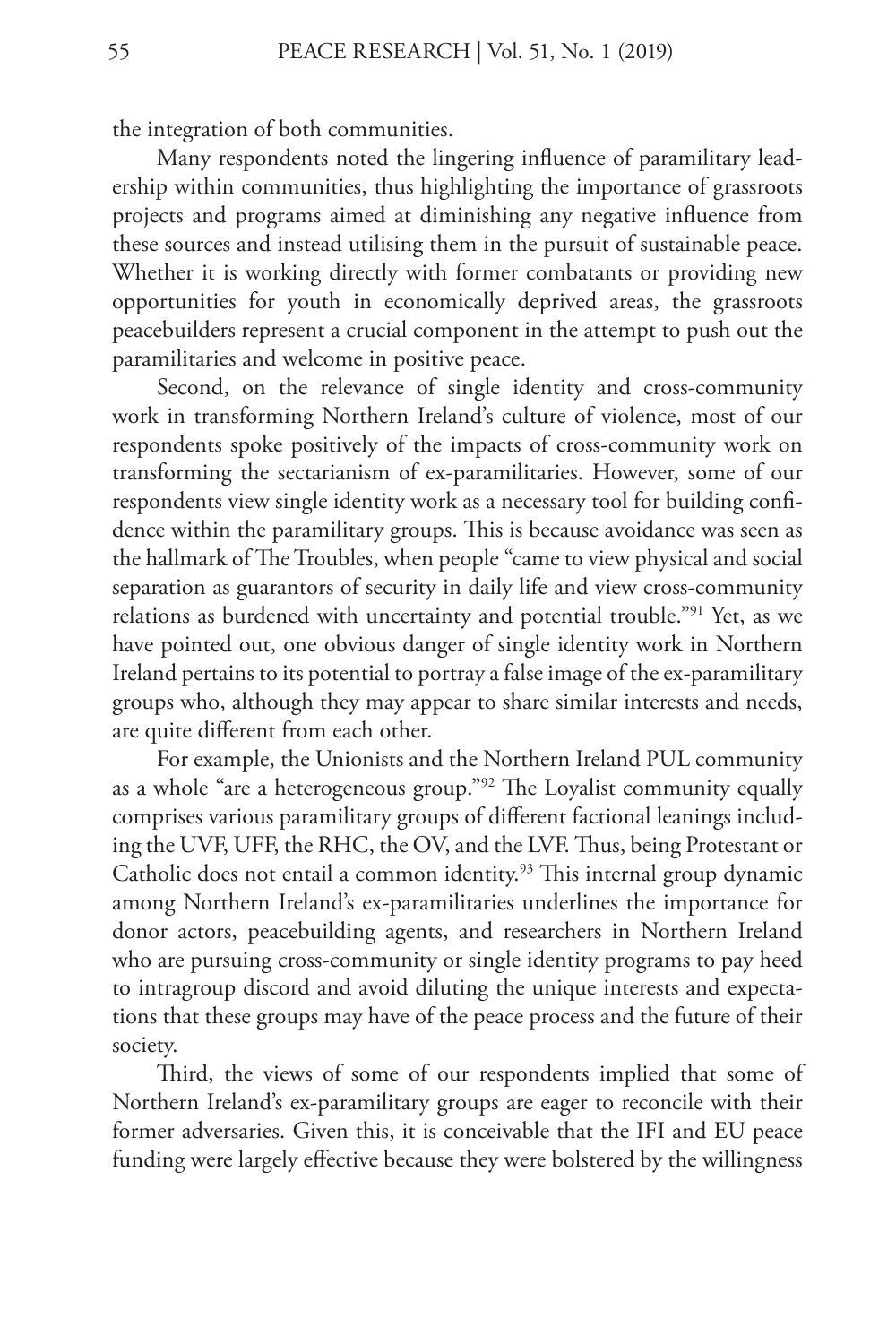of some of the paramilitaries to embrace peace and transform their societies. In this way, the funding merely enabled the renewed goodwill of the paramilitaries to break down their sociocultural and political barriers. Such goodwill could both be a product of war fatigue and a renewed realization that peaceful coexistence may be much more beneficial than continued violence and segregation. It is also conceivable that some of them may have reached a "mutually hurting stalemate,"94 and felt that the time was ripe for reconciliation. This indicates that embracing reconciliation and lessening the appeal to a violent culture "can be viewed from the cost side of the conflict."95 This situation is accurately explained by William Zartman and Alvarro de Soto who argue that conflicting parties are sometimes forced to resolve their conflict when "they feel trapped in an uncomfortable and costly predicament."96 Moreover, they may also have lost trust in the capabilities and willingness of their political leaders to sustain the GFA.

Finally, the decline in local support for paramilitary activity was also seen as a major force in de-escalating and discouraging paramilitarism in Northern Ireland. Although sharing similar fears of a return to violence, some of the respondents agreed that local support for paramilitaries had decreased significantly. This decline reflects the change in attitudes toward paramilitary violence and implies that peace initiatives may have been successful in challenging this particular component of violent culture. The shift in attitudes toward paramilitaries and perceiving violence committed by them as a negative within the community, has become a necessary component in attempts to promote a culture of peace in Northern Ireland.

However, a long-lasting transformation demands structural change,<sup>97</sup> which, according to most of the interviewees, is yet to happen. Continuing marginalization of young people supplies new, potential recruits for dissident Loyalist and Republican paramilitary organizations and gangs. Some respondents were optimistic about the prospects of youth changing their attitudes; others believed that without ending sectarian institutions like segregated schools, and addressing poverty, unemployment, and inequality, the culture of peace would be impossible to cultivate. Peace research reinforces this latter view by arguing that the failure to provide economic opportunities in the post-peace accord period induces violence and criminal behaviour by marginalized young men.98

Based on our overall findings, we argue that the contributions of the IFI and EU Peace III Fund have aided in transforming the culture of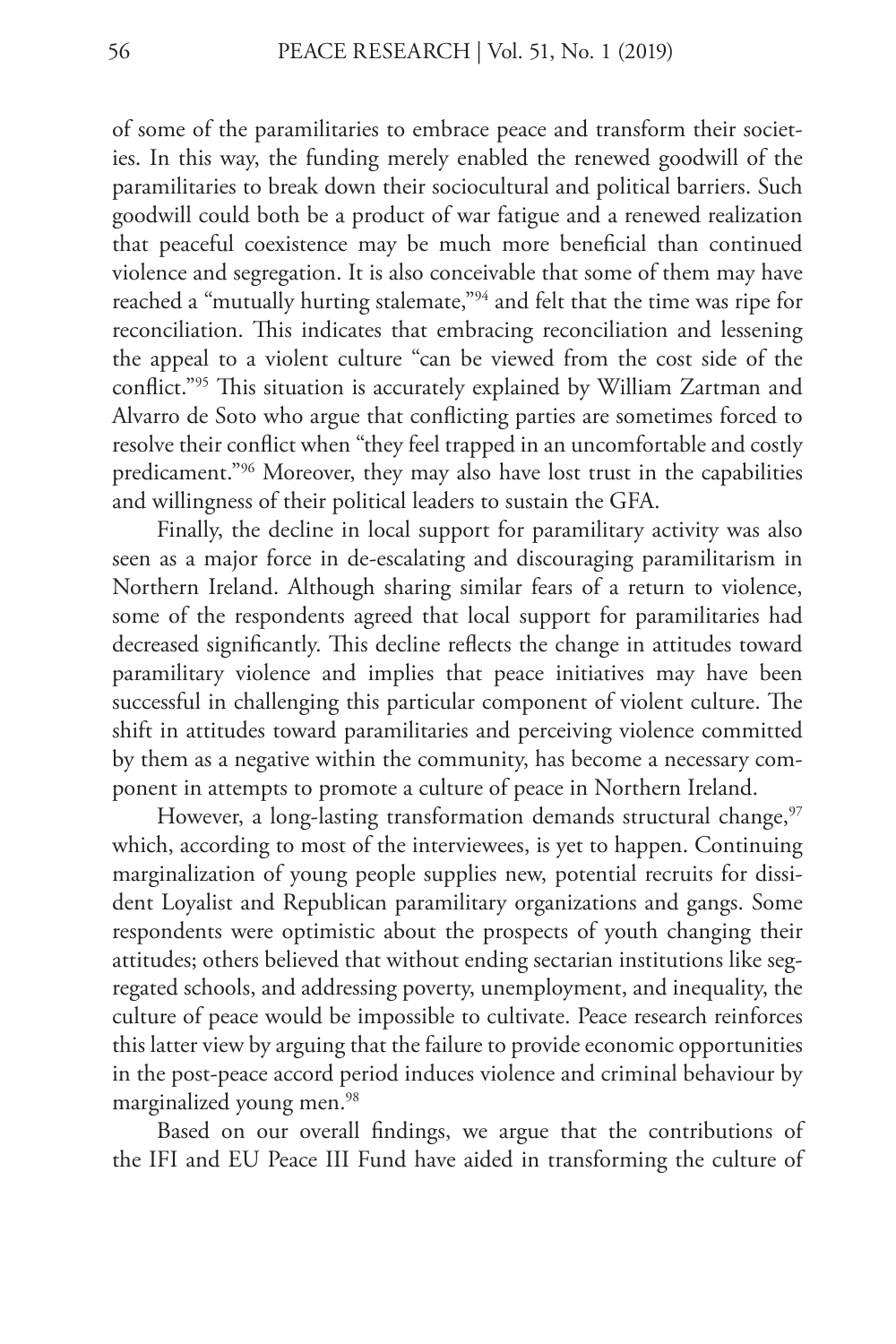paramilitarism in Northern Ireland. Additionally, the funding sources are of immense importance in having initiated and sustained grassroots programs that have challenged and transformed the ingrained sectarianism and violence among paramilitary groups in Northern Ireland. Respondents also acknowledge the agency of local peacebuilding actors and paramilitary leaders, as well as the goodwill of ex-combatants to break their own barriers and create the culture of peace they want for themselves and their society regardless of the external donor monies. Thus, while communities in Northern Ireland are still faced with the lingering effects of the Troubles, the combined impact of the agency of local peacebuilding actors and paramilitary leaders, the donor monies, and the goodwill of some ex-paramilitaries to reconcile with their neighbours portray a sanguine prospect for the integration of aggrieved communities and the cultivation of a culture of peace in Northern Ireland and the Border Counties going forward.

#### **ENDNOTES**

- 1. Brett M. Mallon, and Sean Byrne, "Conceptual Realities of International Mediation: (Re)Conceptualizing Mediation and Economic Aid in Northern Ireland and the Border Counties," in *Peace: Economic, Global and Social Challenges*, ed. Shawn Gonzales (New York, NY: Nova Publishers, 2016), 59–88.
- 2. Ed Cairns, and John Darby, "The Conflict in Northern Ireland: Causes, Consequences, and Controls," *American Psychologist* 53, no. 7 (1998): 754–760.
- 3. Sean Byrne, Jobb Arnold, Katerina Standish, Olga Skarlato, and Pauline Tennent, "The Impact of International Funding on Reconciliation and Human Security in Northern Ireland: Identity, Affinity, and Aversion in the Political Domain," Journal of Human Security 6, no. 3 (2010): 16-35.
- 4. Allen Feldman, *Formations of Violence: The Narrative of the Body and Political Terror in Northern Ireland* (Chicago, IL: University of Chicago Press, 1991), 88; Ian S. Wood, *Gods, Guns and Ulster: A History of Loyalist Paramilitaries* (London, UK: Caxton Editions, 2004), 20.
- 5. Brian Harvey, *Review of the Peace II Programme* (York, UK: Joseph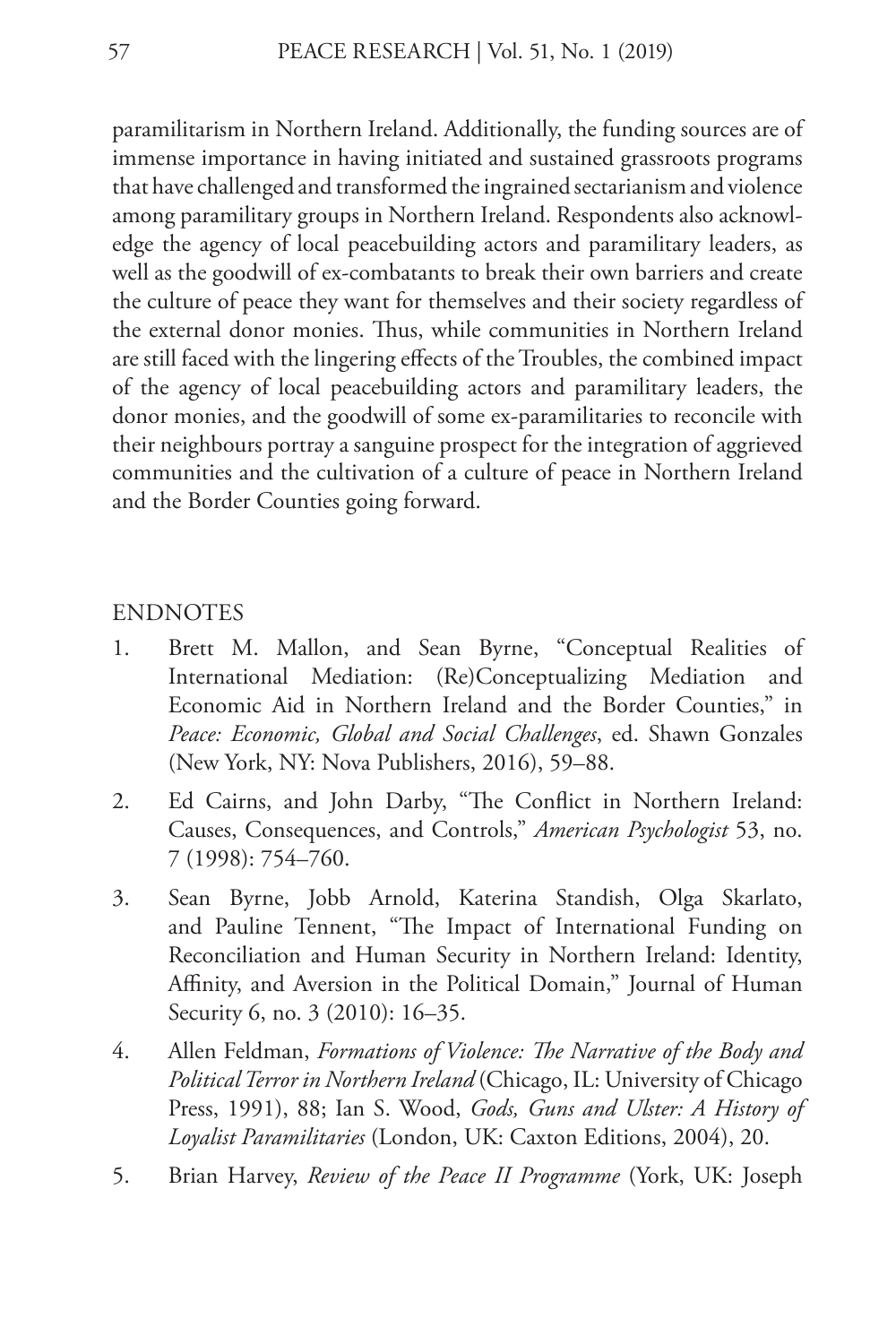Rowntree Trust, 2003), 99.

- 6. Timothy Shanahan, *The Provisional Irish Republican Army and the Morality of Terrorism* (Edinburgh, UK: Edinburgh University Press, 2008).
- 7. Tim Pat Coogan, *The IRA,* (New York, NY: St. Martin's Griffin, 2002).
- 8. Coogan, *The IRA*.
- 9. Henry McDonald and Jack Holland, *I.N.L.A.—Deadly Divisions*  (Dublin, IE: Poolbeg Press, 2017).
- 10. McDonald and Holland, *I.N.L.A.—Deadly Divisions.*
- 11. Martyn Frampton, *Legion of the Rearguard: Dissident Irish Republicanism* (Newbridge, IE: Irish Academic Press, 2011).
- 12. John Morrison, T*he Origins and Rise of Dissident Irish Republicanism: The Role and Impact of Organizational Splits* (New York, NY: Bloomsbury Academic, 2013).
- 13. Sophie Whiting, *Spoiling the Peace?: The Threat of Dissident Republicans to Peace in Northern Ireland* (Manchester, UK: Manchester University Press, 2015).
- 14. Sanders, Andrew. *Inside the IRA: Dissident Republicans and the War for Legitimacy* (Edinburgh, UK: Edinburgh University Press, 2011).
- 15. John Morrison, *The Origins and Rise of Dissident Irish Republicanism: The Role and Impact of Organizational Splits* (New York, NY: Bloomsbury Academic, 2013).
- 16. Aaron Edwards and Martin Dillon, *UVF: Behind the Mask,*  (Newbridge, IE: Irish Academic Press, 2017).
- 17. Johan Horgan, *Divided We Stand: The Strategy and Psychology of Ireland's Dissident Terrorists* (Oxford, UK: Oxford University Press, 2013).
- 18. Jim Cusack and Henry McDonald, *UVF: The Endgame* (Dublin, IE: Poolbeg Press, 2017).
- 19. Margaret Urwin, *A State in Denial: British Collaboration with Loyalist Paramilitaries* (Cork, IE: Mercier Press, 2017).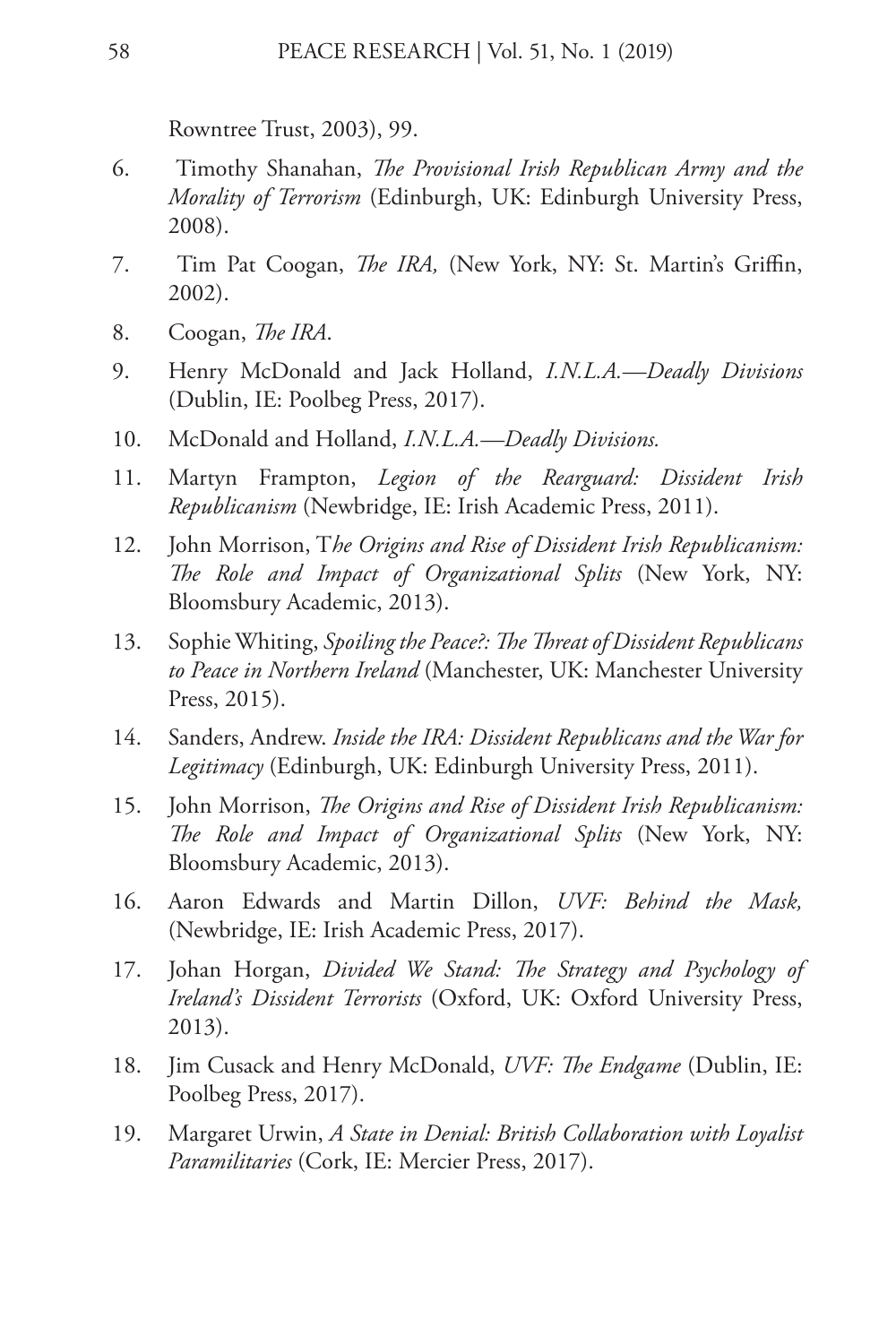- 20. Urwin, *A State in Denial.*
- 21. Henry McDonald and Jim Cusack, *The UDA: Inside the Heart of Loyalist Terror* (Dublin, IE: Penguin, 2005).
- 22. Peter Shirlow, *The End of Ulster Loyalism?* (Manchester, UK: Manchester University Press, 2012).
- 23. Gareth Mulvenna, *Tartan Gangs and Paramilitaries: The Loyalist Backlash* (Liverpool, UK: Liverpool University Press, 2017).
- 24. Carolyn Gallagher, *After the Peace: Loyalist Paramilitaries in Post-Accord Northern Ireland* (Cornell, NY: Cornell University Press, 2007).
- 25. Gareth Mulvenna, *Tartan Gangs and Paramilitaries: The Loyalist Backlash* (Liverpool: Liverpool University Press, 2017).
- 26. Sean Byrne, Chuck Thiessen, Eyob Fissuh, Cynthia Irvin, and Marcie Hawranik, "Economic Assistance, Development and Peacebuilding: The Role of the IFI and the EU Peace II Fund in Northern Ireland," *Civil Wars* 10, no. 2 (2008): 106-124.
- 27. Sean Byrne, "Consociational and Civic Approaches to Peacebuilding in Northern Ireland," *Journal of Peace Research* 38, no. 3 (2001): 327–352.
- 28. Ervin Staub, "Notes on Cultures of Violence, Cultures of Caring and Peace, and the Fulfillment of Basic Human Needs," *Political Psychology,* no. 1 (2003): 1–21.
- 29. Johan Galtung, "Cultural Violence," *Journal of Peace Research*, no. 3 (1990): 291–305.
- 30. Ryan P. Brown and Lindsey L. Osterman, "Culture of Honor, Violence, and Homicide," in *The Oxford Handbook of Evolutionary Perspectives on Violence, Homicide, and War* (Oxford, UK: Oxford University Press, 2012).
- 31. Matthew Jennings, *New Worlds of Violence Cultures and Conquests in the Early American Southeast* (Chicago, IL: University of Tennessee Press, 2011), 25.
- 32. Staub, "Notes on Cultures of Violence."
- 33. Christine E. Merrilees, Laura K. Taylor, Marcie C. Goeke-Morey, Peter E. Shirlow, Mark Cummings, and Ed Cairns, "The Protective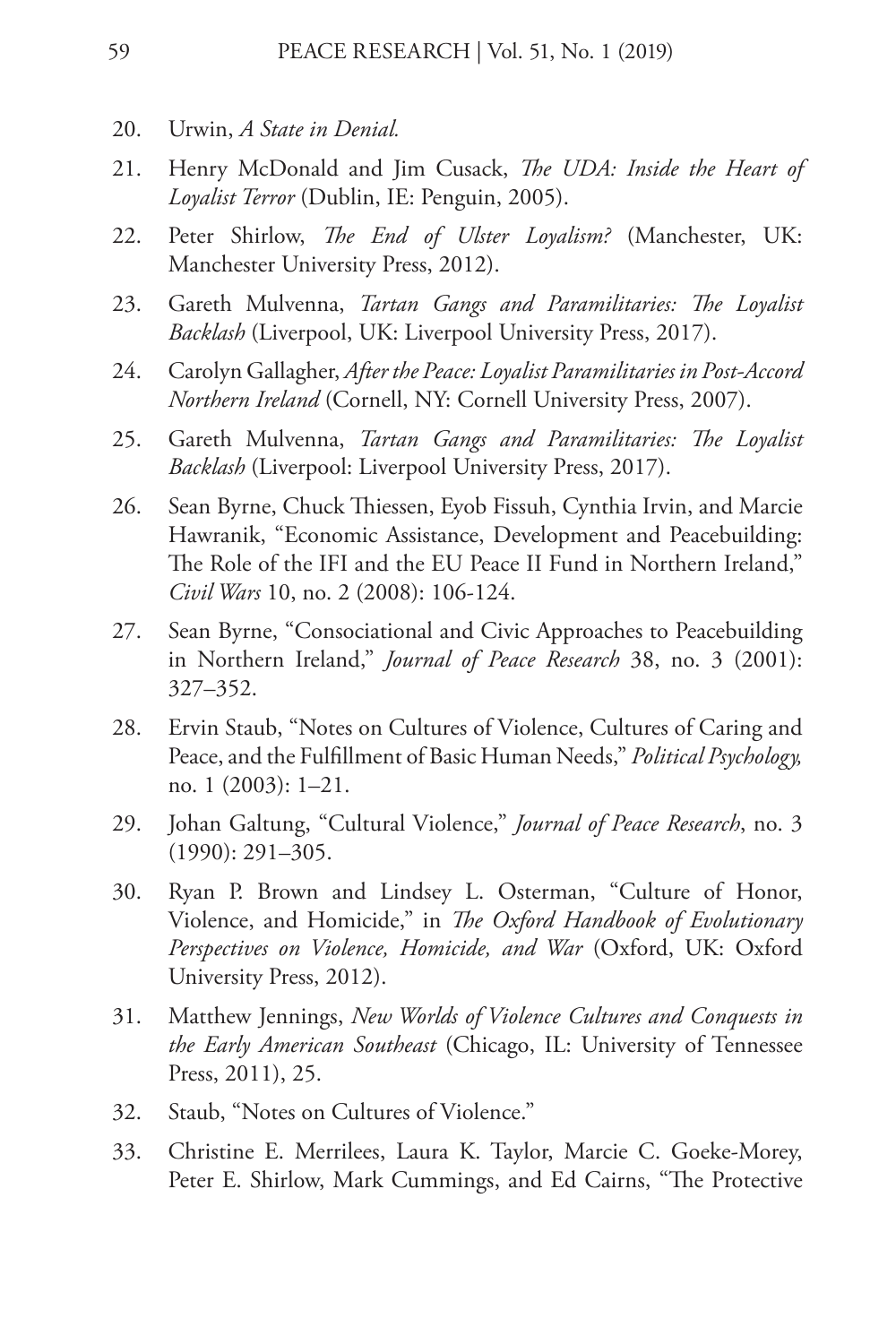Role of Group Identity: Sectarian Antisocial Behavior and Adolescent Emotion Problems," *Child Development* 85, no. 2 (2014): 412–420.

- 34. Johan Galtung, "Cultural Violence."
- 35. Peter Shirlow, Jonathan Tonge, James McAuley, and Catherine McGlynn, *Abandoning Historical Conflict? Former Political Prisoners and Reconciliation in Northern Ireland* (Manchester, UK: Manchester University Press, 2010), 49.
- 36. Anna Eriksson, "Challenging Cultures of Violence through Community Restorative Justice in Northern Ireland," In *Restorative Justice: from Theory to Practice*, ed. Holly Ventura Miller (Bingley, UK: Emerald Group Publishing Limited, 2008), 231–260.
- 37. Neil Ferguson, Mark Burgess, and Ian Hollywood, "Crossing the Rubicon: Deciding to Become a Paramilitary in Northern Ireland," *International Journal of Conflict and Violence* 2, no. 1 (2008): 130-137.
- 38. Dermot Feenan, "Justice in Conflict: Paramilitary Punishment in Ireland (North)," *International Journal of the Sociology of Law* 30, no. 2 (2002): 151–172; Brendan Sturgeon, *Anti-Social Behaviour in Northern Ireland*, (Cambridge, UK: Cambridge Scholars Publishing, 2011).
- 39. Sturgeon, *Anti-Social Behaviour in Northern Ireland*, 20.
- 40. Feenan, "Justice in Conflict," 151–172.
- 41. Kieran McEvoy and Harry Mika, "Restorative Justice and the Critique of Informalism in Northern Ireland," *The British Journal of Criminology* 42, no. 3 (2002): 534–562; John Topping and Jonny Byrne, "Paramilitary Punishments in Belfast: Policing Beneath the Peace," *Behavioral Sciences of Terrorism and Political Aggression* 4, no. 1 (2012): 41–59; Sturgeon, *Anti-Social Behaviour in Northern Ireland,*  28.
- 42. Topping and Byrne, "Paramilitary punishments in Belfast," 41–59.
- 43. İmren Borsuk, "Violence and Security Concerns in Post-Conflict Northern Ireland," *All Azimuth* 5, no. 2 (2016): 47–62.
- 44. Lee A. Smithey, *Unionists, Loyalists, and Conflict Transformation in Northern Ireland* (Oxford, UK: Oxford University Press, 2011), 54.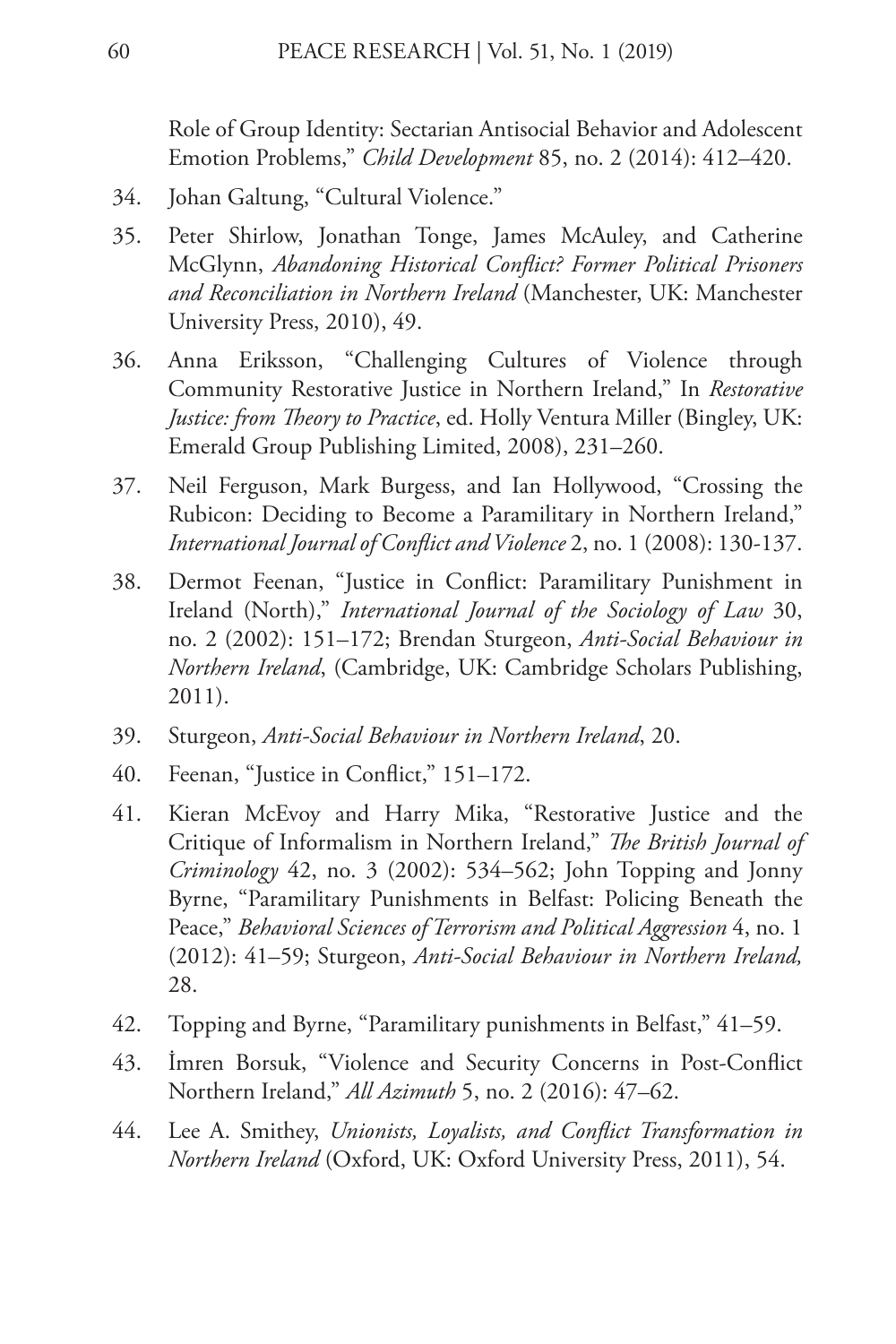- 45. John Doyle, "The Transformation of Policing in Postconflict Societies: Lessons from the Northern Ireland Experience," in *Lessons from the Northern Ireland Peace Process,* ed. Timothy White (Madison, WI: The University of Wisconsin Press, 2013), 148-172.
- 46. Lee A. Smithey, "Conflict Transformation, Cultural Innovation, and Loyalist Identity in Northern Ireland," in *Culture and Belonging in Divided Societies: Contestation and Symbolic Landscapes*, ed. Marc Howard Ross (Philadelphia, PA: University of Pennsylvania Press, 2012), 85-106.
- 47. Whitney McIntyre Miller and Zachary Gabriel Green, "An Integral Perspective of Peace Leadership," *Integral Leadership Review* 15, no. 2 (2015); Stan Amaladas and Sean Byrne, eds., *Peace Leaders: The Quest for Connectedness* (Abingdon, UK: Routledge, 2017).
- 48. Marion B. Eberly, Michael D. Johnson, Morela Hernandez, and Bruce J. Avolio, "An Integrative Process Model of Leadership: Examining Loci, Mechanisms, and Event Cycles," *American Psychologist* 68, no. 6 (2013): 427–443.
- 49. Miller and Green, "An Integral Perspective of Peace Leadership," 2.
- 50. Máire Braniff and Jonny Byrne, "Circle of Friends: Unravelling the Networks of Peacebuilding in Northern Ireland," *Peacebuilding* 2, no. 1 (2014): 45–63.
- 51. Kai Schafft and David Brown, "Social Capital, Social Networks, and Social Power," *Social Epistemology* 14, no. 4 (2003): 329–342.
- 52. Godwin T. Apaliyah, Kenneth E. Martin, Stephen P. Gasteyer, Kari Keating, and Kenneth Pigg, "Community Leadership Development Education: Promoting Civic Engagement through Human and Social Capital," *Community Development* 43, no. 1 (2012): 31–48.
- 53. Claire Benit-Gbaffou, and Obvious Katsaura, "Community Leadership and the Construction of Political Legitimacy: Unpacking Bourdieu's 'Political Capital' in Post-Apartheid Johannesburg," *International Journal of Urban and Regional Research* 38, no. 5 (2014): 1809.
- 54. Tinashe Rukuni, Zadzisai Machingambi, Maxwekk C. Musingafi, and Kwaedza E. Kaseke, "The Role of Traditional Leadership in Conflict Resolution and Peacebuilding in Zimbabwean Rural Communities: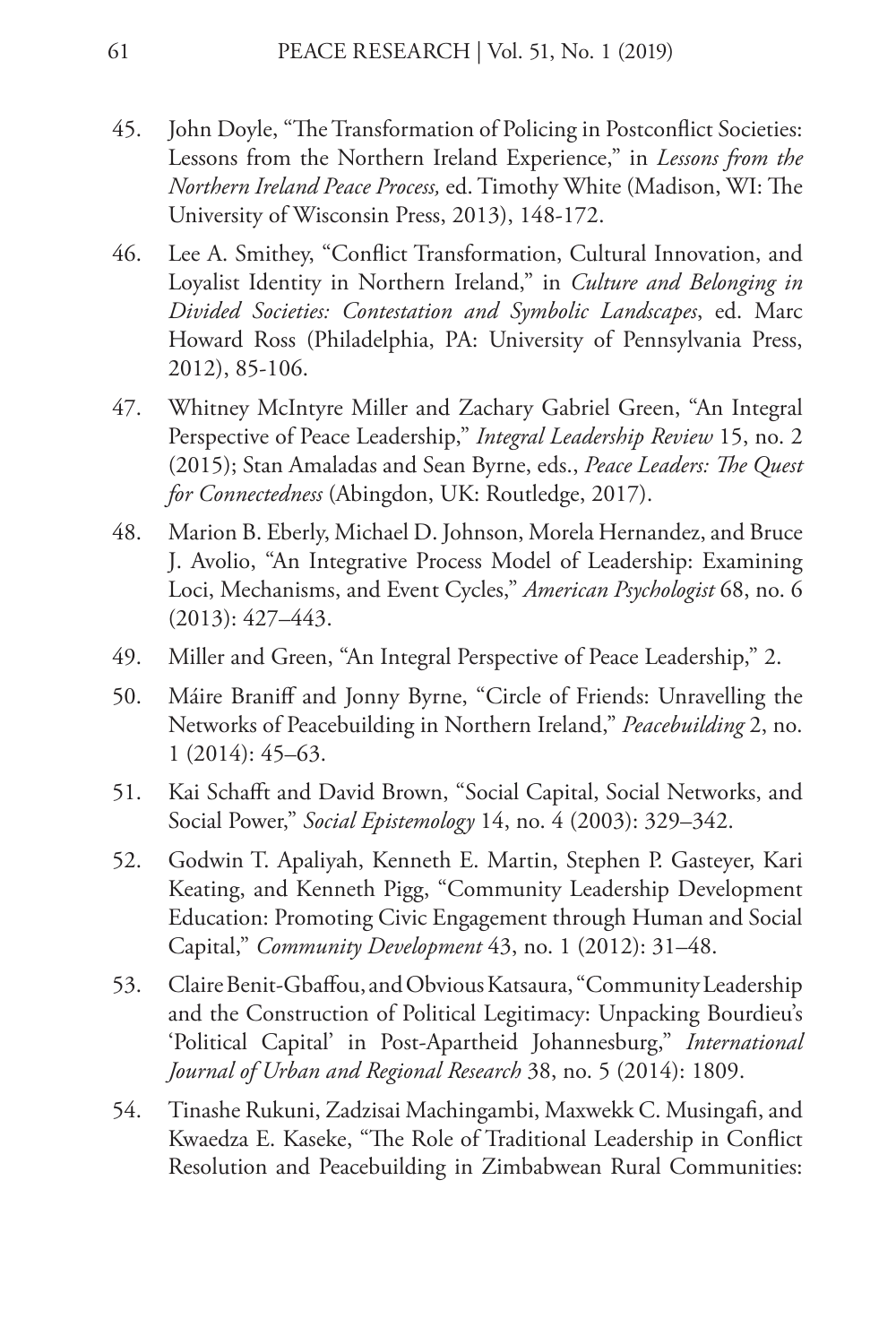The Case of Bikita District," *Public Policy and Administration Research*  5, no. 3 (2015): 75–79.

- 55. John Ungerleider, "Structured Youth Dialogue to Empower Peacebuilding and Leadership," *Conflict Resolution Quarterly* 29, no. 4 (2012): 400.
- 56. Phillip Kirk, and Anna Marie Shutte, "Community Leadership Development," *Community Development Journal* 39, no. 3 (2004): 234–251.
- 57. Clare D. Dwyer, "Expanding DDR: The Transformative Role of Former Prisoners in Community-Based Reintegration in Northern Ireland," *The International Journal of Transitional Justice* 6, no. 2 (2012): 274–295; Harmonie Toros and Ioannis Tellidis, "From Paramilitarism to Peacebuilding in Northern Ireland: An Interview with Noel Large," *Critical Studies on Terrorism* 6, no. 1 (2013): 209–215.
- 58. Gordon Clubb, "From Terrorists to Peacekeepers: The IRA's Disengagement and the Role of Community Networks," *Studies in Conflict and Terrorism* 37, no. 10 (2014): 856.
- 59. Olga Skarlato, Sean Byrne, Kawser Ahmed, and Peter Karari, "Economic Assistance to Peacebuilding and Reconciliation Community Based Projects in Northern Ireland: Challenges, Opportunities and Evolution," *International Journal of Politics, Culture and Society* 29, no. 2 (2016): 157–182.
- 60. James W. McAuley, Jonathan Tonge, and Peter Shirlow, "Conflict, Transformation, and Former Loyalist Paramilitary Prisoners in Northern Ireland," *Terrorism and Political Violence* 22, no. 1 (2009):  $22-40.$
- 61. McAuley, Tonge, and Shirlow. "Conflict, transformation," 35.
- 62. Aaron Edwards and Cillian McGrattan, "Terroristic narratives: On the (Re)Invention of Peace in Northern Ireland," *Terrorism and Political Violence* 23, no. 3 (2011): 357–376.
- 63. Bill Rolston, "Dealing with the Past: Pro-State Paramilitaries, Truth and Transition in Northern Ireland," *Human Rights Quarterly* 28, no. 3 (2006): 652–675.
- 64. Edwards and McGrattan. "Terroristic Narratives," 367.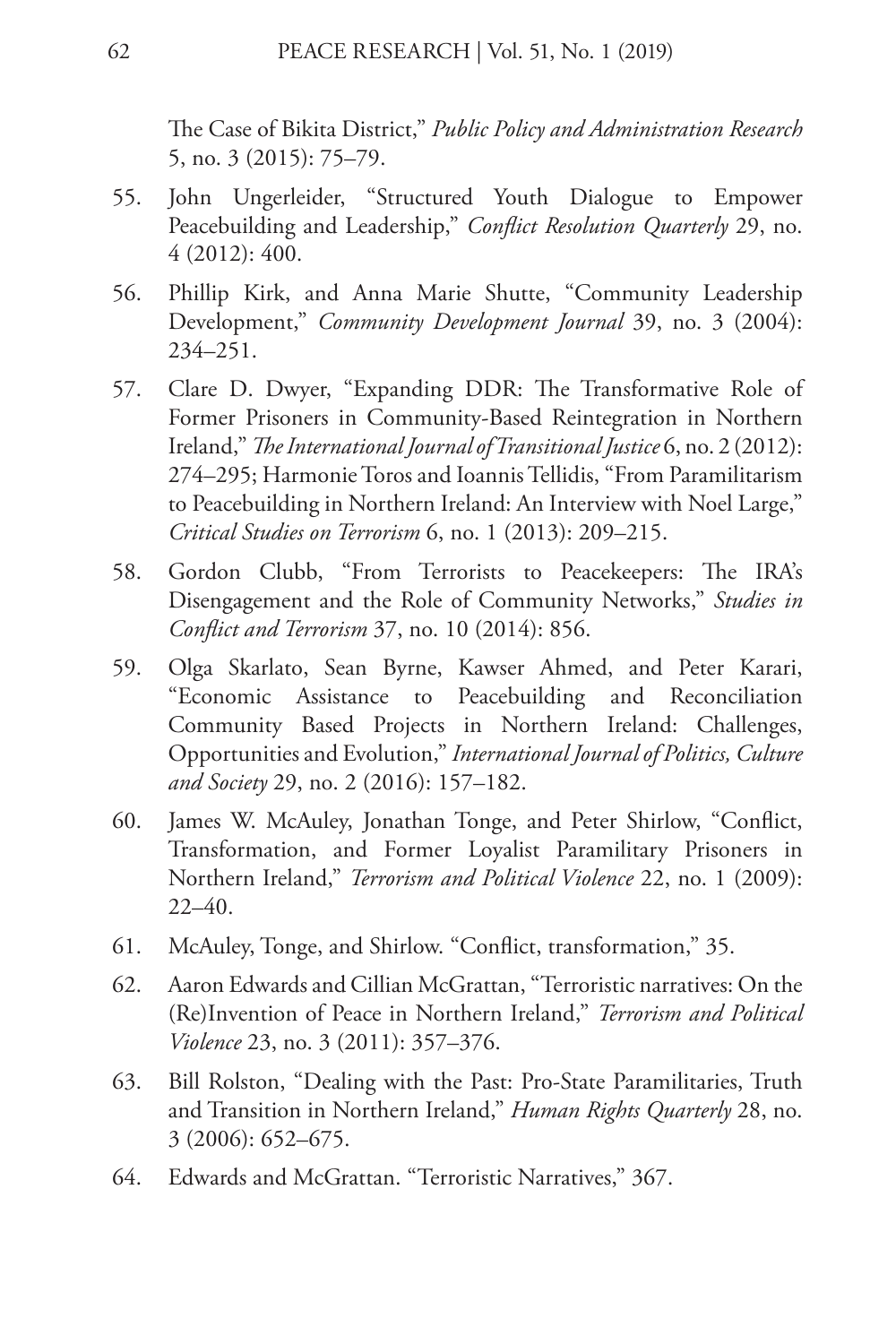- 65. Dan Bar-On, *The Others Within Us: Constructing Jewish-Israeli Identity* (Cambridge, UK: Cambridge University Press, 2008), 8.
- 66. Bahar Rumelili and Jennifer Todd, "Paradoxes of Identity Change: Integrating Macro, Meso, and Micro Research on Identity in Conflict Processes," *Politics* 38, no. 1 (2018): 3–18.
- 67. Jennifer Todd, Theresa O'Keefe, Nathalie Rougier, and Lorenzo Canas Bottos, "Fluid or Frozen? Choice and Change in Ethnonational Identification in Contemporary Northern Ireland," *Nationalism and Ethic Politics* 12, no. 3–4: 323–346.
- 68. Colin Knox and Padriac Quirk, *Peace Building in Northern Ireland, Israel, and South Africa: Transition, Transformation, and Reconciliation,* (London, UK: Macmillan Press Ltd, 2000),73.
- 69. Cheyanne Church, Anna Visser, and Laurie Johnson, "Single Identity Work: An Approach to Conflict Resolution in Northern Ireland," I*nternational Conflict Research (INCORE) Working Paper,* 2002, http://www.incore.ulst.ac.uk/publications/occasional/SIW.pdf.
- 70. Knox and Quirk, *Peace Building in Northern Ireland, Israel, and South Africa,* 78.
- 71. Church, Visser, and Johnson, "Single Identity Work."
- 72. John Darby, "Reconciliation: Reflections from Northern Ireland and South Africa," in *Palgrave Advances in Peacebuilding: Critical Developments and Approaches*, ed. Oliver P. Richmond (London, UK: Palgrave MacMillan, 2010), 303.
- 73. Knox and Quirk, *Peace Building in Northern Ireland, Israel, and South Africa,* 81.
- 74. Patlee Creary and Sean Byrne, "Peace with Strings attached: Exploring Reflections of Structure and Agency in Northern Ireland Peacebuilding Funding," *Peacebuilding* 2, no. 1 (2014): 64–82.
- 75. Laura K. Graham, "Beyond Social Capital: The Role of Leadership, Trust, and Government's Policy in *Northern Ireland's Victim Support Groups* (London, UK: Palgrave McMillan, 2016).
- 76. Brianna Masciel, "Working on the Troubles in Northern Ireland: The Role of International Funding Bodies in the Peace Process," *CMC*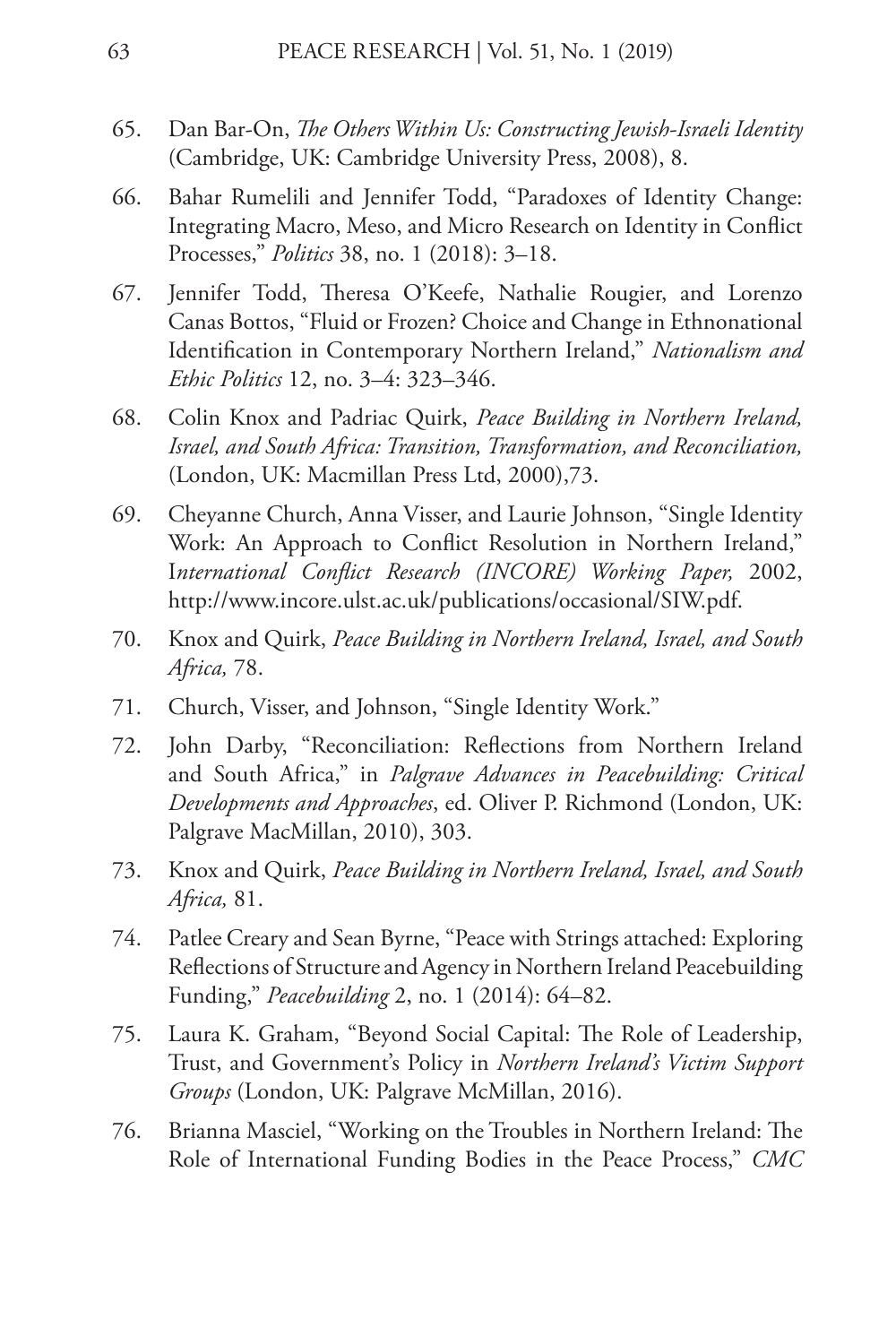*Senior Theses.* Paper 1134, 2015, http://scholarship.claremont.edu/ cmc\_theses/1134.

- 77. Masciel "Working on the Troubles in Northern Ireland."
- 78. Peter Karari, Sean Byrne, Olga Skarlato, and Ahmed Kawser, "The Role of Foreign Aid in Nurturing an Atmosphere of Trust, Goodwill, and Human Security in Northern Ireland and the Border Counties," *Journal of Human Security* 8, no. 2 (2012): 84–104.
- 79. Masciel, "Working on the Troubles in Northern Ireland."
- 80. Michael Potter, and Leigh Egerton, "The EU Peace and INTERREG Programmes in Northern Ireland," *Northern Ireland Assembly Research and Information System Service Paper* 126 (2011), 2, http://www. niassembly.gov.uk/globalassets/documents/raise/publications/2011/ ofmdfm/12611.pdf.
- 81. Potter and Egerton, "The EU Peace and INTERREG Programmes in Northern Ireland", 5–6; Karari, et al., "The Role of Foreign Aid," 84–104.
- 82. Knox and Quirk, *Peace Building in Northern Ireland, Israel, and South Africa.*
- 83. Special EU Programme Body (SEUPB) Peace IV Programme: Overview, 2014, http://www.seupb.eu/2014-2020Programmes/ PEACEIV\_Programme/PEACEIV\_Overview.aspx.
- 84. Creary and Byrne. "Peace with Strings Attached," 71.
- 85. Olga Skarlato, Sean Byrne, Kawser Ahmed, and Peter Karari, "Economic Assistance to Peacebuilding and Reconciliation Community-Based Projects in Northern Ireland and the Border Counties: Challenges, Opportunities and Evolution," *International Journal of Politics, Culture, and Society* 29, no. 2 (2016): 157–182.
- 86. Skarlato et al., "Economic Assistance to Peacebuilding," 157–182.
- 87. Anthony Oberschall, *Conflict and Peace Building in Divided Societies: Responses to Ethnic Violence* (London, UK: Routledge, 2007), 37.
- 88. John Paul Lederach, *The Moral Imagination: The Art and Soul of Building Peace* (New York, NY: Oxford University Press, 2005).
- 89. McAuley et al., "Conflict, transformation," 22–40.